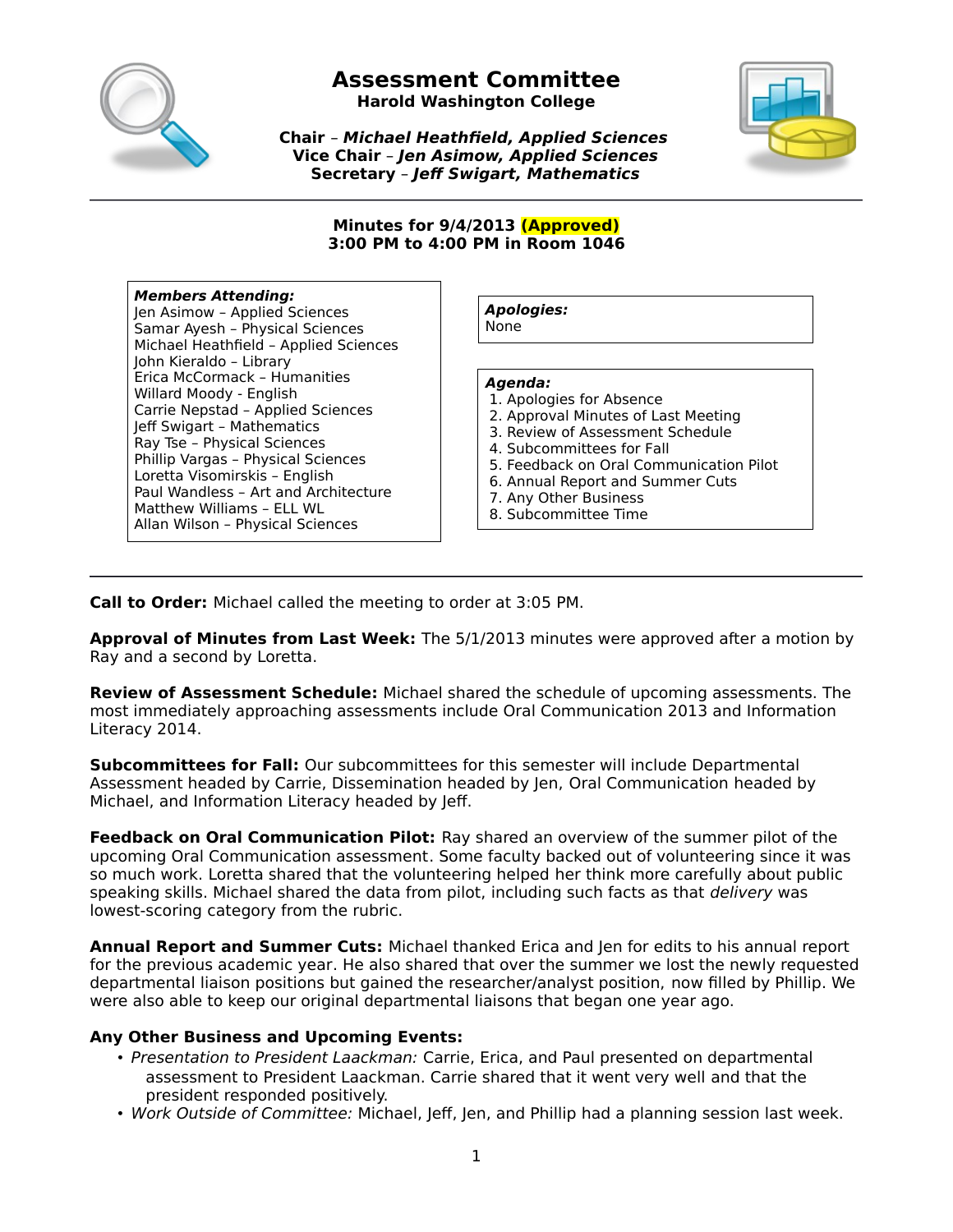#### **Subcommittees:** Work began at 3:45 PM and lasted until the end of the meeting.

#### • **Departmental Assessment:**

- Purpose: Planning and implementation of assessments at the departmental/unit level.
- Subcommittee Chair: Carrie
- Attendance Today: Carrie, Erica, Matthew, Paul
- Discussion Today: Members discussed their thoughts on their presentation to the president as well as a schedule for work to be done in the upcoming academic year.

### • **Dissemination:**

- Purpose: Dissemination of Diversity Assessment 2012 Report and other committee work.
- Subcommittee Chair: Jen
- Attendance Today: Allan, Jen, Loretta, Willard
- Discussion Today: Members discussed potential methods for disseminating the Diversity Report. Jen will ask for a rough draft to look during next week's subcommittee time.

#### • **Information Literacy:**

- Purpose: Preparation for Information Literacy Assessment 2014.
- Subcommittee Chair: Jeff
- Attendance Today: Jeff, John
- Discussion Today: Members discussed updates to the website and initial options for the tool to be used for the Information Literacy Assessment.

#### • **Oral Communication:**

- Purpose: Preparation for Oral Communication 2013 Assessment.
- Subcommittee Chair: Michael
- Attendance Today: Michael, Phillip, Ray, Samar
- Discussion Today: Members discussed the summer pilot, reducing complexity for faculty volunteers, using Scantron, rewriting instructions for faculty volunteers, overall timescale, strategy for getting more adjunct volunteers, and sharing the rubric early so that faculty volunteers can properly prepare.

**Adjournment:** Michael adjourned the meeting at 4:00 PM. These 9/4/2013 minutes were approved at the 9/11/2013 meeting after a motion by Ray and a second by Loretta.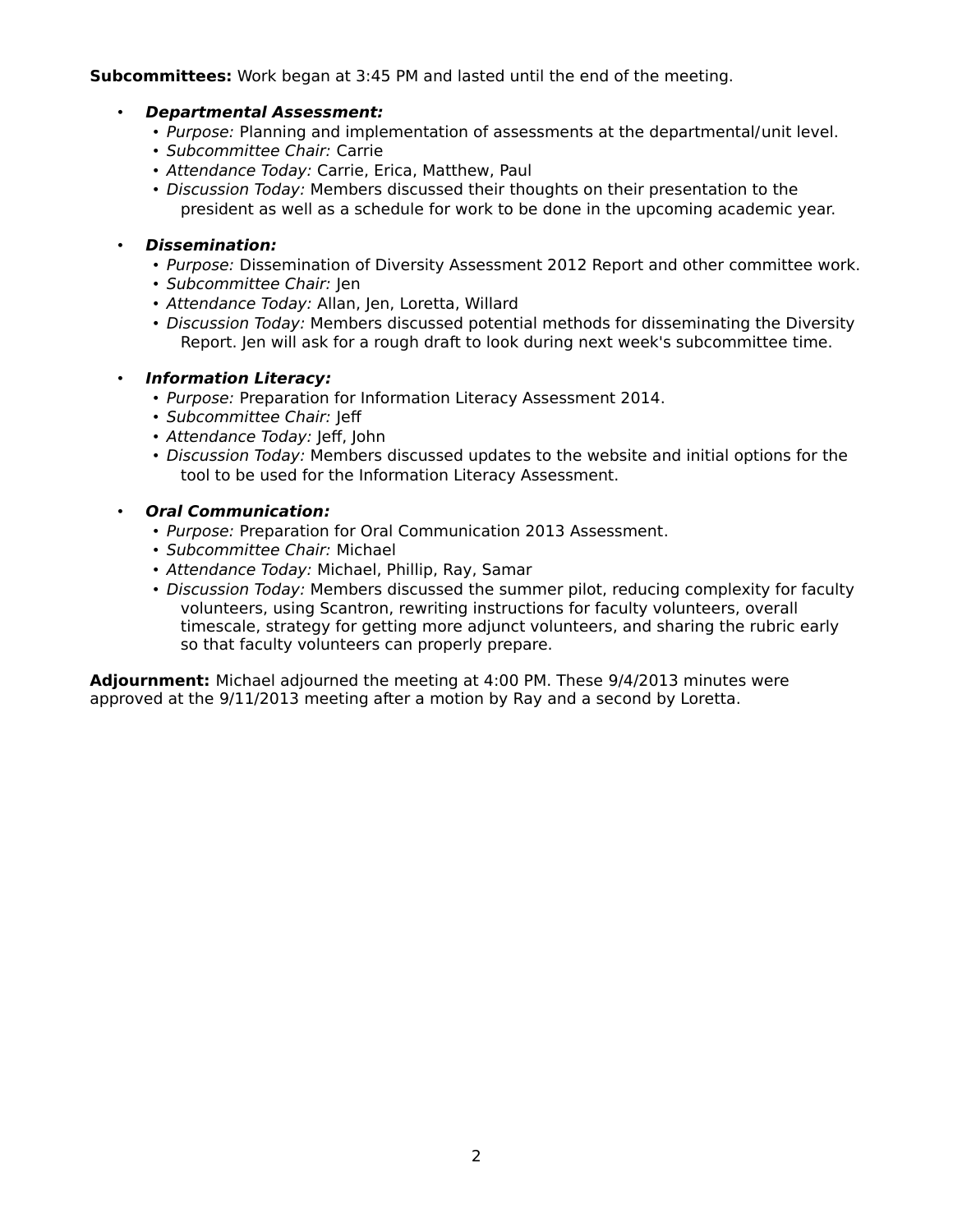

**Harold Washington College**

**Chair** – **Michael Heathfield, Applied Sciences Vice Chair** – **Jen Asimow, Applied Sciences Secretary** – **Jeff Swigart, Mathematics**



#### **Minutes for 9/11/2013 (Approved) 3:00 PM to 4:00 PM in Room 1046**

#### **Members Attending:**

Jen Asimow – Social Services Samar Ayesh – Physical Science Michael Heathfield – Social Services John Kieraldo – Library Erica McCormack – Humanities Willard Moody - English Jeff Swigart – Mathematics Ray Tse – Physical Science Phillip Vargas – Physical Science Loretta Visomirskis – English Paul Wandless – Art and Architecture Allan Wilson – Physical Science

**Apologies:** Rosie Banks – Office of Instruction Carrie Nepstad – Social Services

#### **Agenda:**

- 1. Apologies for Absence
- 2. Approval Minutes of Last Meeting
- 3. Approval of HWC Annual Assessment Report
- 4. "Principles for Effective Assessment of Student Achievement"
- 5. District Debates
- 6. Re-accreditation Requirements on Program Assessment
- 7. C.C.S.S.E.
- 8. Any Other Business
- 9. Sub-Committee Time
- 

**Call to Order:** Michael called the meeting to order at 3:03 PM.

**Approval of Minutes from Last Week:** The 9/4/2013 minutes were approved after a motion by Ray and a second by Loretta.

**Approval of HWC Annual Assessment Report:** Tabled until next week.

**Principles for Effective Assessment of Student Achievement:** Michael shared with committee members a document regarding the necessity of assessment and endorsed by major organizations such as the American Association of Community Colleges.

**District Debates:** Michael shared that there are current debates within district about how much investment there should be in assessment.

**Re-accreditation Requirements on Program Assessment:** Michael shared a conversation he had with VP Margie Martyn regarding how re-accreditation is now requiring program level outcomes. Chairs and program coordinators will potentially be in charge of it, not our committee.

**CCSSE:** District is potentially pushing the administering of CCSSE (Community College Survey of Student Engagement) back to a later time.

#### **Any Other Business and Upcoming Events:**

- Diversity Report: Jeff is working on the finishing touches.
- *Effective Writing:* Jen shared that she thought the Effective Writing results should be shared with the English department at a special meeting. The committee agreed. Phillip will attend in order to answer any statistics questions, and Loretta and Willard will attend as representatives from the English department.
- Faculty Council Liaison to Assessment Committee: Paul shared that he is now the Faculty Council liaison to our committee.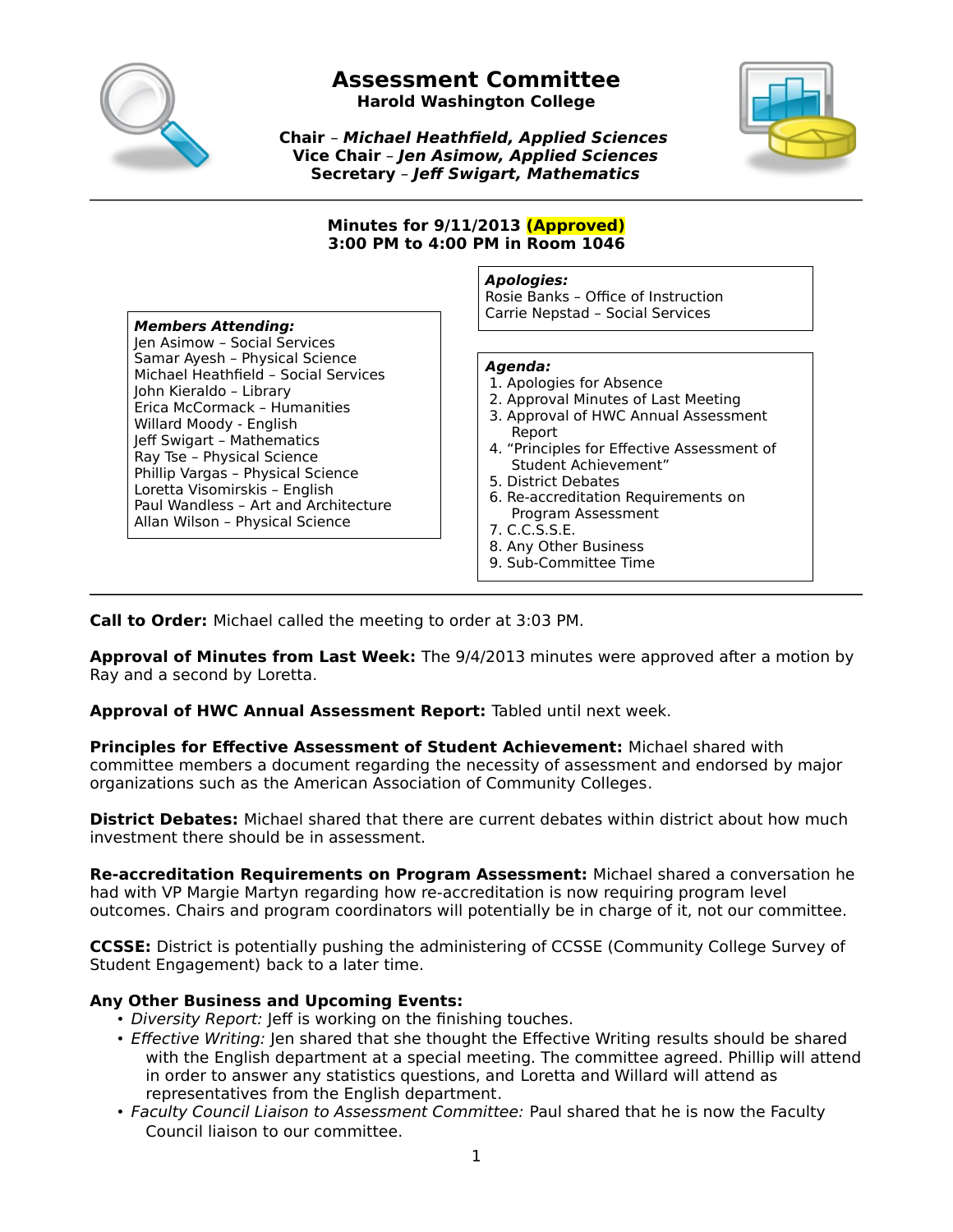#### **Subcommittees:** Work began at 3:35 PM and lasted until the end of the meeting.

#### • **Departmental Assessment:**

- Purpose: Planning and implementation of assessments at the departmental/unit level.
- Subcommittee Chair: Carrie
- Attendance Today: Erica, Paul
- Discussion Today: Members shared drafts of their schedules for their work this semester.

### • **Dissemination:**

- Purpose: Dissemination of Diversity Assessment 2012 Report and other committee work.
- Subcommittee Chair: Jen
- Attendance Today: Allan, Jen, Loretta, Willard
- Discussion Today: Members began looking through the Diversity Report to find interesting data to be disseminated. Jen will contact Larnell about presenting the Effective Writing results at an English Department meeting.

#### • **Information Literacy:**

- Purpose: Preparation for Information Literacy Assessment 2014.
- Subcommittee Chair: Jeff
- Attendance Today: Jeff, John
- Discussion Today: Members discussed the difference in phrases Information Literacy vs Information Fluency. The latter phrase is newer and perhaps on the rise. Members also discussed finding a tool that has already been created, which will likely be better for our committee than trying to create our own. Starting next week, members will begin researching options of tools.

#### • **Oral Communication:**

- Purpose: Preparation for Oral Communication 2013 Assessment.
- Subcommittee Chair: Michael
- Attendance Today: Michael, Phillip, Ray, Samar
- Discussion Today: Members discussed the email to class volunteers and the instructions for the Scantron demographics survey.

**Adjournment:** Michael adjourned the meeting at 4:00 PM. These 9/11/2013 minutes were approved at the 9/18/2013 meeting after a motion by Allan and a second by Erica.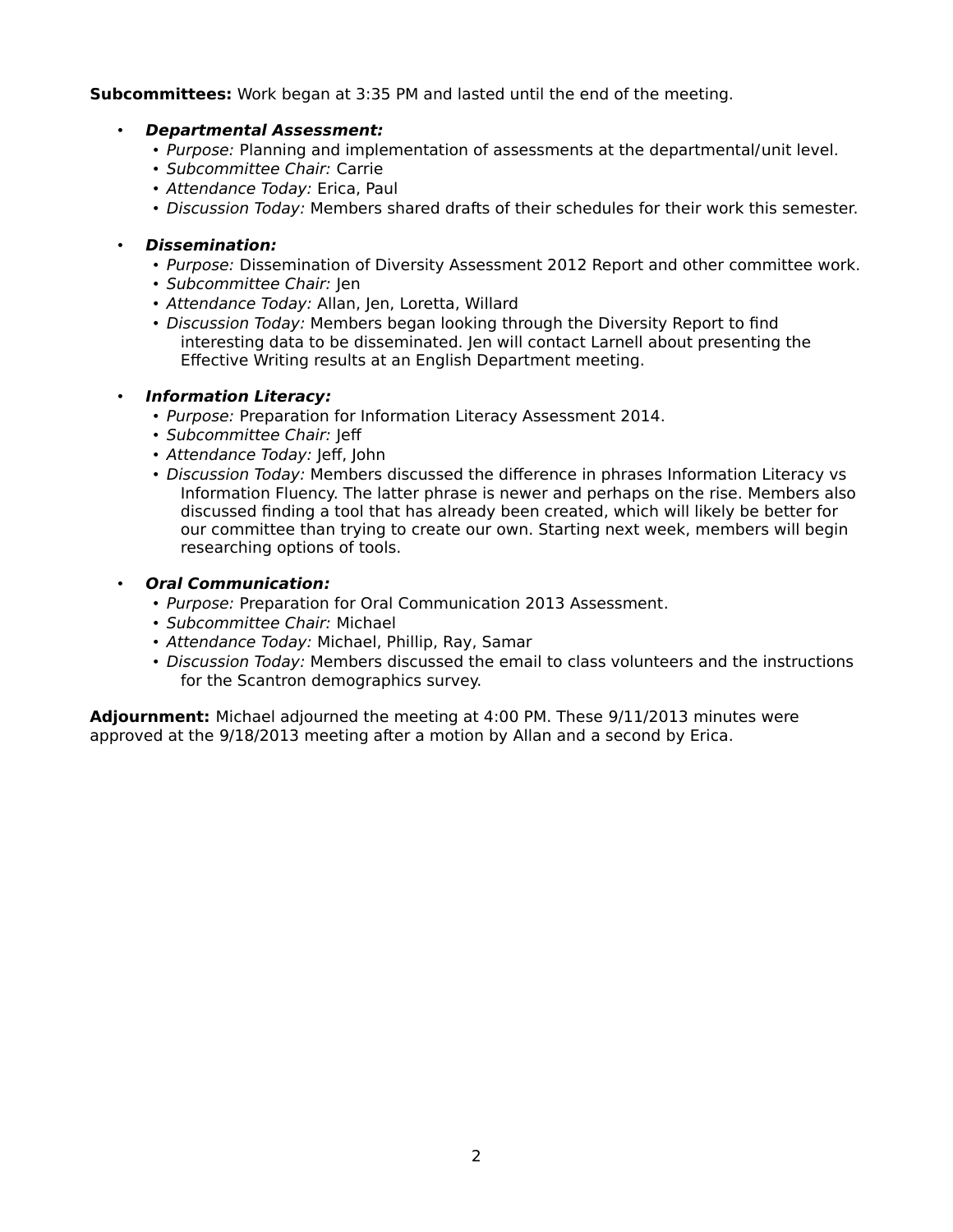

# **Assessment Committee Harold Washington College**

**Chair** – **Michael Heathfield, Applied Sciences Vice Chair** – **Jen Asimow, Applied Sciences**



**Secretary** – **Jeff Swigart, Mathematics**

**Minutes for 9/18/2013 (Approved) 3:00 PM to 4:00 PM in Room 1046**

#### **Members Attending:** Jen Asimow – Social Services Samar Ayesh – Physical Science John Kieraldo – Library Erica McCormack – Humanities Willard Moody - English Carrie Nepstad – Social Services Jeff Swigart – Mathematics Ray Tse – Physical Science Phillip Vargas – Physical Science Loretta Visomirskis – English Paul Wandless – Art and Architecture Matthew Williams – ELL WL Allan Wilson – Physical Science

**Apologies:**

Michael Heathfield – Social Services

#### **Agenda:**

- 1. Apologies for Absence
- 2. Approval Minutes of Last Meeting
- 3. Approval of Annual Assessment Report
- 4. Subcommittee Quick Feedback: Dissemination, Discipline Assessment, Oral Communication, and Information **Literacy**
- 5. Any Other Business
- 6. Subcommittee Time

**Call to Order:** Jen called the meeting to order at 3:04 PM.

**Approval of Minutes from Last Week:** The 9/11/2013 minutes were approved after a motion by Ray and a second by Loretta.

**Approval of Annual Assessment Report:** Committee members shared feedback on the report. Jen specifically shared that Michael did a good job of giving positive feedback on work specific committee members have been doing. After a motion by Carrie and second by Loretta, the committee voted to approve. Michael will now send the report to administrators.

# **Subcommittee Quick Feedback:**

- Dissemination Subcommittee: Jen shared that members are discussing potential recommendations to add to the draft of the report. Also, posters of Effective Writing results are ready, and Jen passed them out to committee members to post throughout the college.
- Discipline Assessment: Carrie shared that she is setting up a schedule for the Applied Science assessment. Paul is moving forward with the second round of the Art assessment as well as putting together a vocabulary list resulting from the first round. Erica is moving forward with new assessments for music performance and music theory.
- Oral Communication: Ray shared an overview of the summer pilot, including the fact that some faculty backed out because it seemed like too much work. One change being made to simplify the process is Phillip's idea of using a Scantron for the demographics and grading. Michael will send out invitations to faculty very soon. Committee members discussed various other issues, including how to maintain student anonymity. The subcommittee will have finalized plans ready to share by next week.
- Information Literacy: Jeff shared that he and John are looking into potential tools for Fall 2014. Jen shared that one complaint about SAILS (Standardized Assessment of Information Literacy Skills) when it HWC used it in 2004 was that it felt like it was designed for 4-year institutions.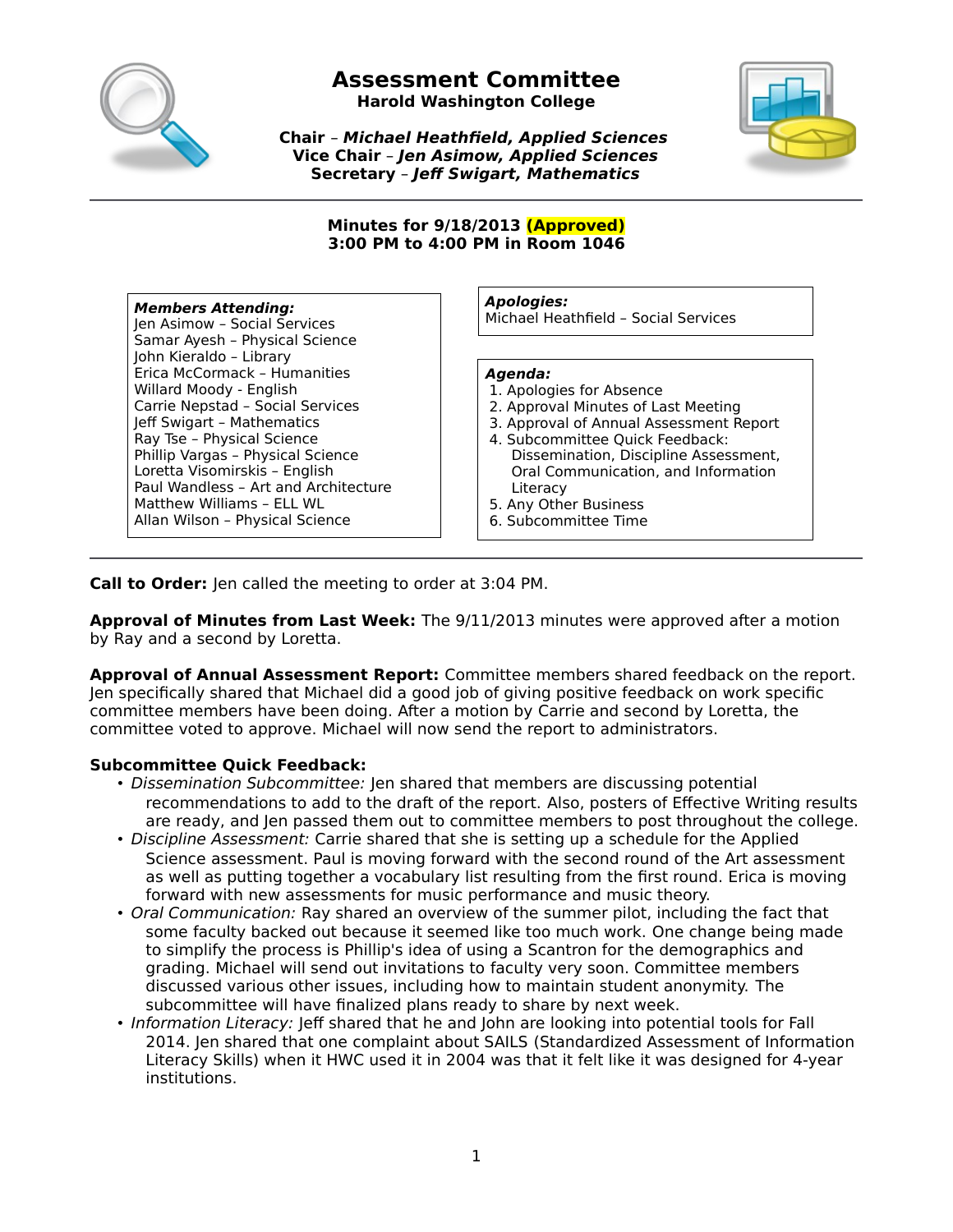#### **Any Other Business:**

• Release Time: Jen shared that based on discussions she has found out that district, for now, is not looking into cutting release time for committee officers.

**Subcommittees:** Work began at 3:40 PM and lasted until the end of the meeting.

#### • **Discipline Assessment:**

- Purpose: Planning and implementation of assessments at the discipline/unit level.
- Subcommittee Chair: Carrie
- Attendance Today: Erica, Paul
	- Discussion Today: Members discussed each of their next steps. Carrie is planning discussions about what kind of writing assignments to assess in the Applied Science department, Erica is planning discussions and norming session for the new humanities tool, and Paul is working on disseminating the new art rubric.

#### • **Dissemination:**

- Purpose: Dissemination of Diversity Assessment 2012 Report and other committee work.
- Subcommittee Chair: Jen
- Attendance Today: Allan, Jen, Loretta, Willard
- Discussion Today: Members decided to wait for the updated version of the Diversity Report which will include Phillip's changes before continuing their analysis.

#### • **Information Literacy:**

- Purpose: Preparation for Information Literacy Assessment 2014.
- Subcommittee Chair: Jeff
- Attendance Today: Not Applicable.
- Discussion Today: Members did not meet but instead sat in on the Oral Communication Subcommittee.

#### • **Oral Communication:**

- Purpose: Preparation for Oral Communication 2013 Assessment.
- Subcommittee Chair: Michael
- Attendance Today: Jeff, John, Ray, Samar
- Discussion Today: Members discussed the invitation email to be sent out to faculty asking for volunteered classes to participate in the assessment.

**Adjournment:** Jen adjourned the meeting at 4:00 PM. These 9/18/2013 minutes were approved at the 9/25/2013 meeting after a motion by Ray and a second by John.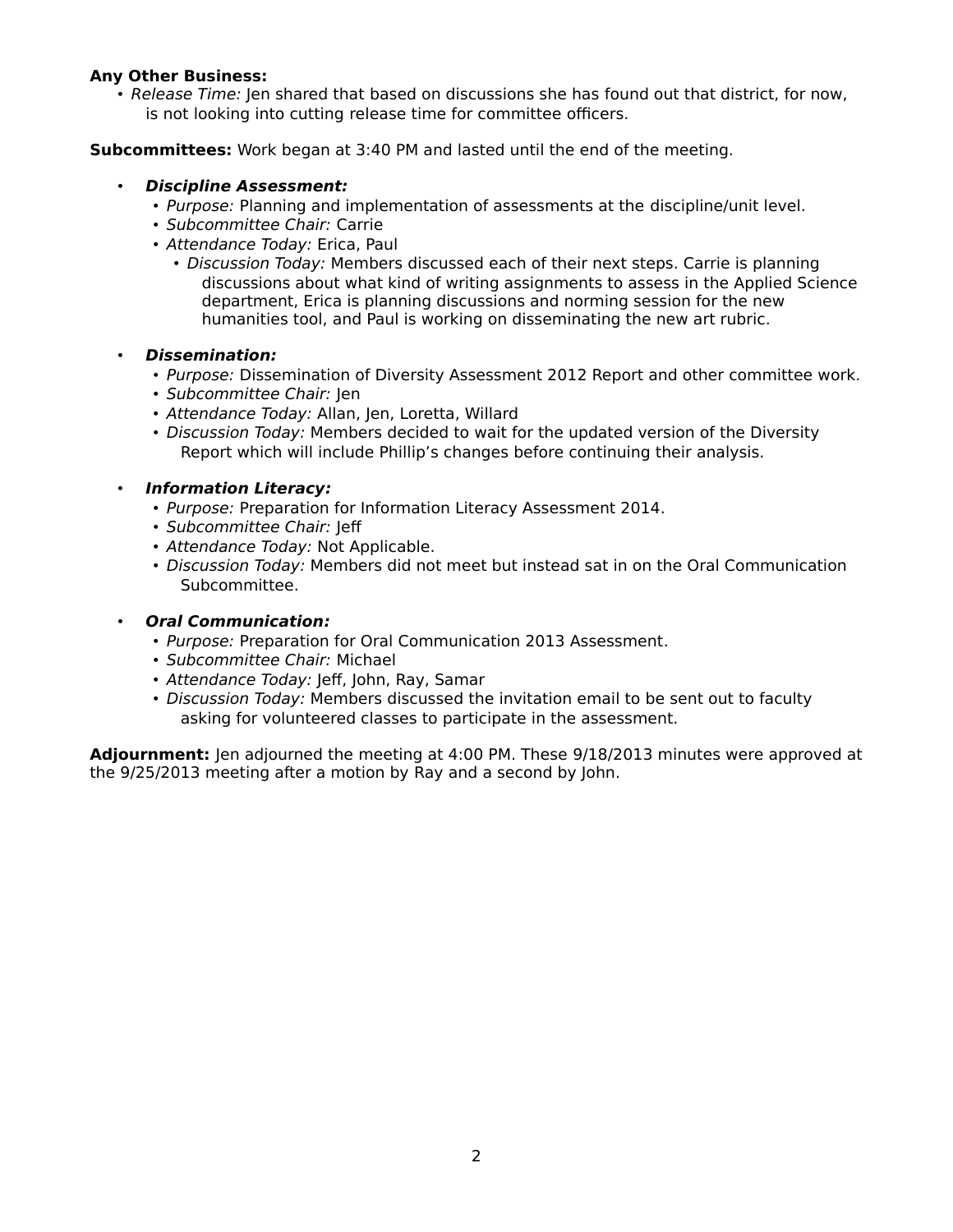

**Harold Washington College**



**Chair** – **Michael Heathfield, Applied Sciences Vice Chair** – **Jen Asimow, Applied Sciences Secretary** – **Jeff Swigart, Mathematics**

#### **Minutes for 9/25/2013 (Approved) 3:00 PM to 4:00 PM in Room 1046**

#### **Members Attending:**

Jen Asimow – Social Services Samar Ayesh – Physical Science Rosie Banks – Office of Instruction John Kieraldo – Library Erica McCormack – Humanities Willard Moody - English Carrie Nepstad – Social Services Jeff Swigart – Mathematics Ray Tse – Physical Science Phillip Vargas – Physical Science Loretta Visomirskis – English Matthew Williams – ELL WL

#### **Apologies:**

Michael Heathfield – Social Services Allan Wilson – Physical Science

#### **Agenda:**

- 1. Apologies for Absence
- 2. Approval Minutes of Last Meeting
- 3. Review of Information Literacy Student Learning Outcomes
- 4. Alternative Models of Assessment (Child Development Example)
- 5. Encourage all to volunteer for Oral Communication
- 6. Subcommittee Time

**Call to Order:** Jen called the meeting to order at 3:05 PM.

**Approval of Minutes from Last Week:** The 9/18/2013 minutes were approved after a motion by Ray and a second by John.

**Review of Information Literacy Student Learning Outcomes:** Committee members discussed these outcomes from 2004, working to update them for the upcoming Fall 2014 information literacy assessment. Jeff will email the edits so far to all committee members, and we will revisit them next week.

**Alternative Models of Assessment (Child Development Example):** Tabled. Carrie will present this next week.

**Encourage Oral Communication Participation:** Committee members discussed how to maximize participation in this semester's assessment. Jen reminded us that we do not assess developmental education classes as a whole, yet many of the students we sample from 100-level classes will also be in other developmental education classes.

#### **Any Other Business:**

- Survey of Assessment Culture: Jen shared that Sam Houston University has asked Michael to take the 2013 Survey of Assessment Culture on behalf of our college.
- Japan Institution for Higher Education Evaluation: A delegation of five administrators and faculty members from various Japanese universities will be visiting us on November  $12<sup>th</sup>$  to interview us about assessment.

**Subcommittees:** There was no time for subcommittees this week.

**Adjournment:** Jen adjourned the meeting at 4:00 PM. These 9/25/2013 minutes were approved at the 10/2/2013 meeting after a motion by Loretta and a second by Phillip.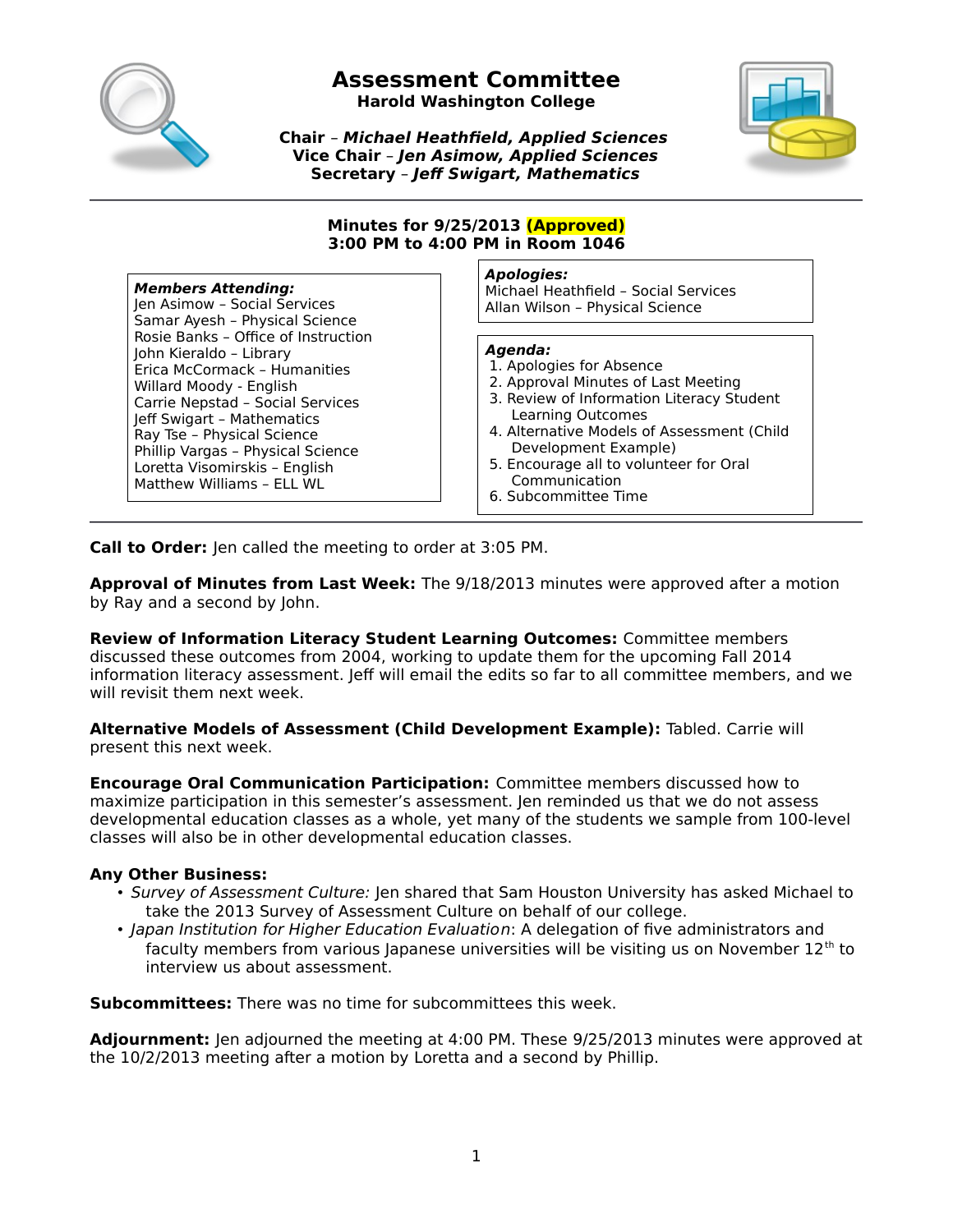

**Harold Washington College**

**Chair** – **Michael Heathfield, Applied Sciences Vice Chair** – **Jen Asimow, Applied Sciences Secretary** – **Jeff Swigart, Mathematics**



#### **Minutes for 10/2/2013 (Approved) 3:00 PM to 4:00 PM in Room 1046**

#### **Members Attending:**

Jen Asimow – Social Services Samar Ayesh – Physical Science Rosie Banks – Office of Instruction Michael Heathfield – Social Services John Kieraldo – Library Erica McCormack – Humanities Willard Moody - English Carrie Nepstad – Social Services Ray Tse – Physical Science Phillip Vargas – Physical Science Loretta Visomirskis – English Matthew Williams – ELL WL Allan Wilson – Physical Sciences

**Consultants/Guests Attending:** George Calisto – Assist. Dir. Research/Planning **Apologies:**

Jeff Swigart – Mathematics Paul Wandless – Art and Architecture

# **Agenda:**

- 1. Apologies for Absence
- 2. Approval Minutes of Last Meeting
- 3. Update on Oral Communication
- 4. Unit Assessment
- 5. Assessment Committee Changes
- 6. Any Other Business

**Call to Order:** Michael called the meeting to order at 3:04 PM.

**Approval of Minutes from Last Week:** The 9/25/2013 minutes were approved after a motion by Loretta and a second by Phillip.

**Minutes This Week:** The committee thanks Jen for taking minutes in Jeff's absence.

**Update on Oral Communication:** So far 12 faculty members have volunteered about 400 students. Committee members discussed strategies for obtaining more volunteers. Michael will talk to George Bickford about getting adjunct volunteers. Michael will also resend the invitation email with clearer subject line. Rosie volunteered to specifically target College Success classes. Erica suggested that committee members should offer support to faculty members who have little experience with oral assignments. All committee members agreed to advertise to fellow faculty.

**Unit Assessment:** Carrie shared a curriculum map that is used in the Child Development program. This map aligns courses to student learning outcomes, learning opportunities, rubrics, and national standards. The learning opportunities vary, but the rubrics are standard throughout the program. Such maps are going to be necessary for every program at the college.

**Assessment Committee Changes:** Michael shared that he is stepping down as chair in December because he is going to be chair of the Applied Sciences Department. Jen will step in as interim chair for the spring semester.

# **Any Other Business:**

- Information Literacy: Next week the committee will continue its work on these student learning outcomes. Committee members should reread the rough draft of the outcomes in preparation.
- Oral Communication: Next week the committee will continue to discuss ways of getting more volunteers.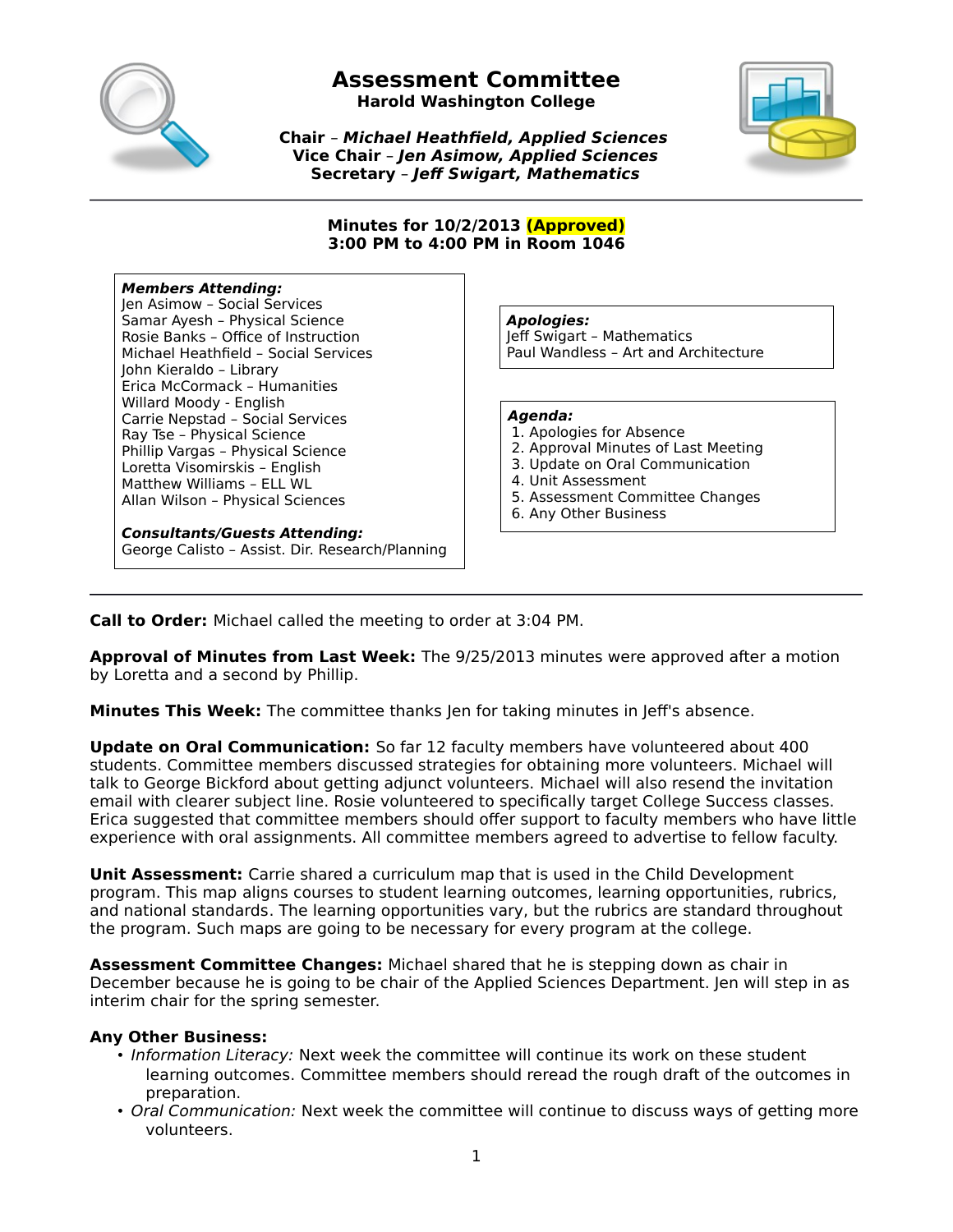- Discipline/Unit Assessment: Armen suggested to Michael that we should ask again for more financial support for discipline/unit assessment.
- Effective Writing: Jen shared that Larnell Dunkley, chair of the English Department, has invited Phillip and her to present data from the Effective Writing Assessment at their next department meeting.
- Human Diversity: Michael shared that the final report is almost complete, at which time it will need to be reviewed by the committee.
- Developmental Education: Rosie shared that HWC is hiring a developmental education director whose job description will include developing an assessment plan.

**Subcommittees:** Work began at 3:45 PM and lasted until the end of the meeting.

- **Discipline/Unit Assessment:**
	- Purpose: Planning and implementation of assessments at the discipline/unit level.
	- Subcommittee Chair: Carrie
	- Attendance Today: Carrie, Erica
		- Discussion Today: Members discussed a meeting that took place within the Humanities Department. Erica shared her semester timeline, and Carrie shared her curriculum map.
- **Dissemination:**
	- Purpose: Dissemination of Diversity Assessment 2012 Report and other committee work.
	- Subcommittee Chair: Jen
	- Attendance Today: Allan, Jen, Loretta, Rosie, Willard
	- Discussion Today: Members discussed the Information Literacy student learning outcomes.
- **Information Literacy:**
	- Purpose: Preparation for Information Literacy Assessment 2014.
	- Subcommittee Chair: Jeff
	- Attendance Today: Not Applicable.
	- Discussion Today: Members did not meet due to Jeff's absence but instead sat in on the Oral Communication Subcommittee.

#### • **Oral Communication:**

- Purpose: Preparation for Oral Communication 2013 Assessment.
- Subcommittee Chair: Michael
- Attendance Today: Michael, Phillip, Ray, Samar
- Discussion Today: Members discussed the race categories to include on the demographics survey for Scantron and decided to push for the five categories used on the CCC/HWC digest. Members will continue to finalize instruction sheets and review those next week. In week 8, members will bring the overall finalized plan to the entire committee for comment and approval. Michael will continue to work to recruit more faculty members.

**Adjournment:** Michael adjourned the meeting at 4:00 PM. These 10/2/2013 minutes were approved at the 10/9/2013 meeting after a motion by Allan and a second by Phillip.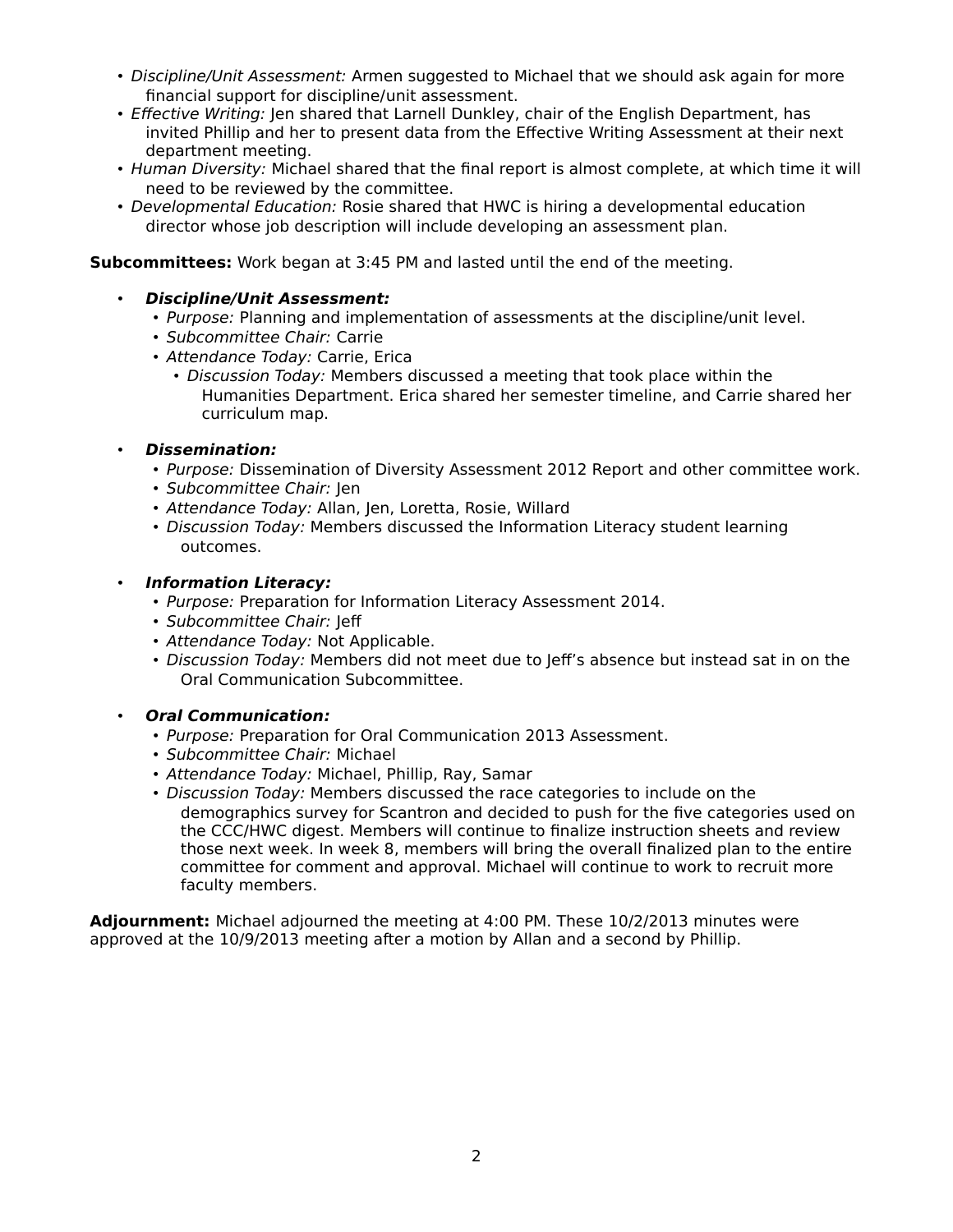

**Harold Washington College**

**Chair** – **Michael Heathfield, Applied Sciences Vice Chair** – **Jen Asimow, Applied Sciences Secretary** – **Jeff Swigart, Mathematics**



#### **Minutes for 10/9/2013 (Approved) 3:00 PM to 4:00 PM in Room 1046**

#### **Members Attending:**

Jen Asimow – Social Services Michael Heathfield – Social Services Erica McCormack – Humanities Willard Moody - English Carrie Nepstad – Social Services Jeff Swigart – Mathematics Ray Tse – Physical Science Phillip Vargas – Physical Science Loretta Visomirskis – English Paul Wandless – Art and Architecture Allan Wilson – Physical Sciences

**Consultants/Guests Attending:** George Calisto – Research and Planning

**Apologies:** John Kieraldo – Library

#### **Agenda:**

- 1. Apologies for Absence
- 2. Approval Minutes of Last Meeting
- 3. Race Categories Conversation
- 4. Information Literacy Outcomes Revision
- 5. Any Other Business
- 6. Subcommittees

**Call to Order:** Michael called the meeting to order at 3:05 PM.

**Approval of Minutes from Last Week:** The 10/2/2013 minutes were approved after a motion by Allan and a second by Phillip.

**Race Categories:** Phillip shared the updated Scantron survey we are using for the demographics section of the Oral Communication study. Since each item can only have five choices of answers, we are consolidating to these five race categories: Asian, Native American, Black, Hispanic, White. These are the same categories used by the HWC statistical digests. Michael will draft a message to include with the race question to explain to students why we could not include more categories.

**Information Literacy:** Tabled. Next week we will continue to edit the student learning outcomes as a committee.

#### **Any Other Business:**

- Oral Communication: Michael shared the updated volunteer numbers for the upcoming assessment. Assuming a level of of 70% participation of students in volunteered sections, there are 650 likely students so far. This includes a good spread of subjects as well as fulltime and adjunct.
- Olive-Harvey Meeting: Michael is meeting with the chair of the Assessment Committee of Olive-Harvey College tomorrow.
- Leadership: Michael reminded the committee that he is stepping down from chair after this semester. He then proposed an interim plan for the rest of the academic year. During Spring 2014 Jen will serve as interim chair and Ray as interim vice chair. Jeff will continue as secretary and Phillip as researcher. After a motion by Allan and second by Carrie, the committee approved this proposal. In the middle of the spring semester, the committee will vote on the leadership for the following academic year. Jen will then be stepping down from interim chair, and Carrie will be running for chair. All other leaders will be rerunning for their positions.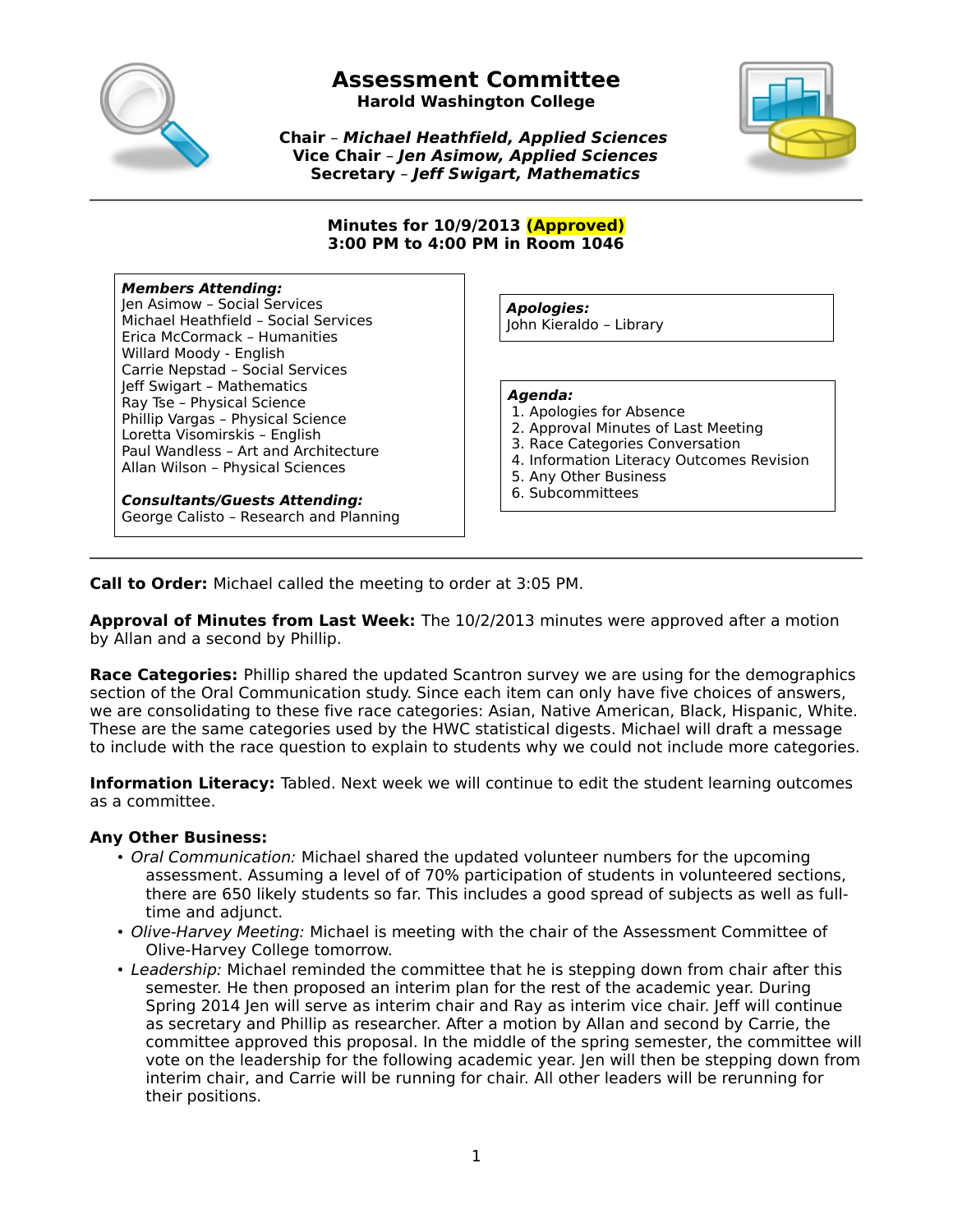• CCSSE: The district is now planning to go ahead this spring with administering the Community College Survey of Student Engagement. Our committee will offer support where needed.

**Subcommittees:** Work began at 3:45 PM and lasted until the end of the meeting.

# • **Discipline/Unit Assessment:**

- Purpose: Planning and implementation of assessments at the discipline/unit level.
- Subcommittee Chair: Carrie
- Attendance Today: Carrie, Erica, Paul
- Discussion Today: Erica revised her timetable based on feedback from the music faculty. They meet again this week. Paul has been working data analysis, findings, and recommendations. Carrie has sent the link to the Applied Science Writing webpage to the department, and she will present the next stage to the team at the next meeting.

#### • **Dissemination:**

- Purpose: Dissemination of Diversity Assessment 2012 Report and other committee work.
- Subcommittee Chair: Jen
- Attendance Today: Allan, Jen, Loretta, Willard
- Discussion Today: Members asked Jeff for the rough draft of the Diversity Report. He will send it to Jen so that the subcommittee can then discuss recommendations.

#### • **Information Literacy:**

- Purpose: Preparation for Information Literacy Assessment 2014.
- Subcommittee Chair: Jeff
- Attendance Today: Not Applicable.
- Discussion Today: Members did not meet but instead joined the Oral Communication subcommittee.

# • **Oral Communication:**

- Purpose: Preparation for Oral Communication 2013 Assessment.
- Subcommittee Chair: Michael
- Attendance Today: Jeff, Michael, Phillip, Ray
- Discussion Today: Members discussed the list of volunteers so far. Michael will continue to make focused invitations to increase the numbers. He will also continue to edit the instruction sheets for faculty and students.

**Adjournment:** Michael adjourned the meeting at 4:00 PM. These 10/9/2013 minutes were approved at the 10/16/2013 meeting after a motion by Ray and a second by Loretta.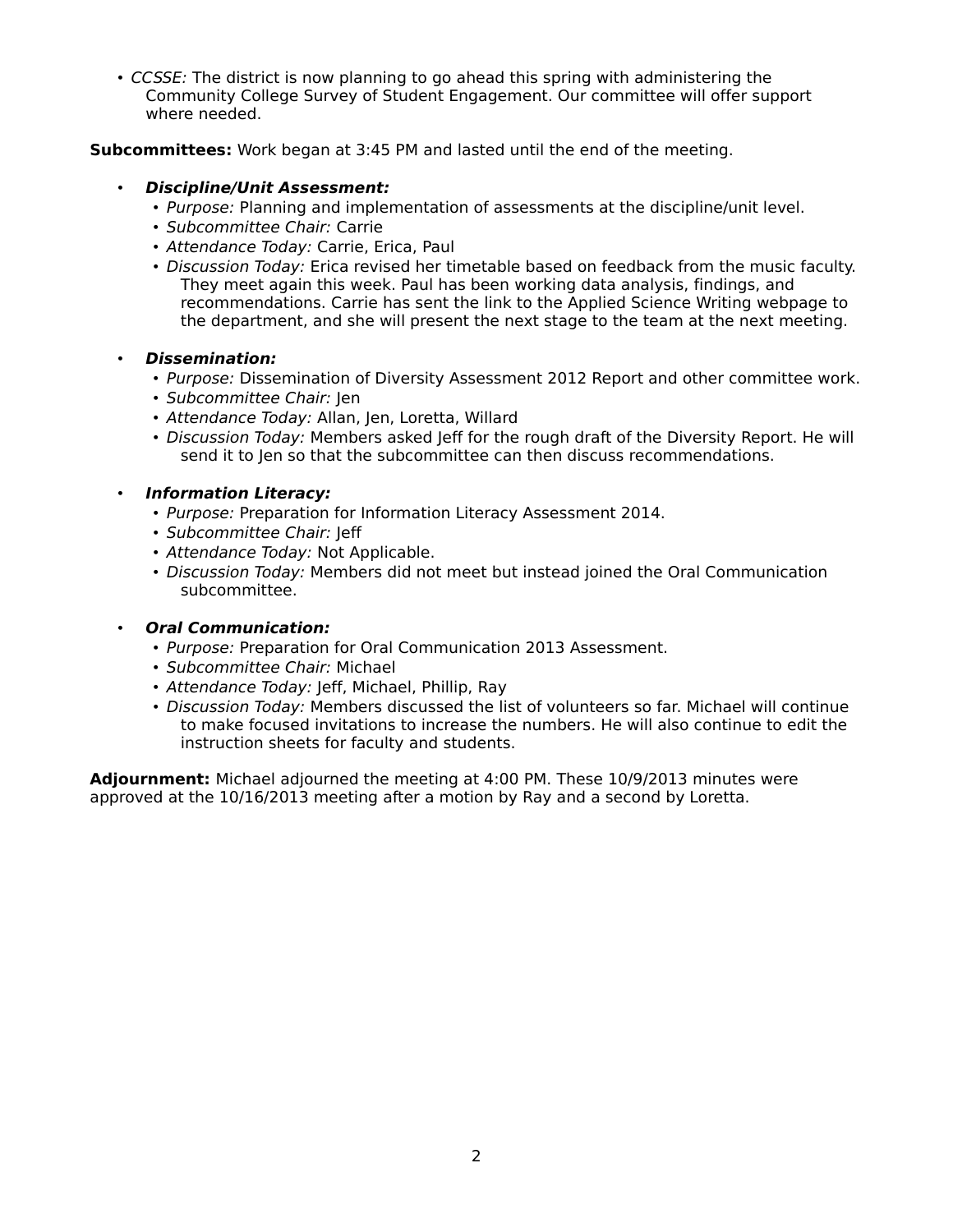

**Harold Washington College**

**Chair** – **Michael Heathfield, Applied Sciences Vice Chair** – **Jen Asimow, Applied Sciences Secretary** – **Jeff Swigart, Mathematics**



#### **Minutes for 10/16/2013 (Approved) 3:00 PM to 4:00 PM in Room 1046**

# **Members Attending:**

Jen Asimow – Social Services Samar Ayesh – Physical Sciences Michael Heathfield – Social Services John Kieraldo – Library Erica McCormack – Humanities Willard Moody - English Carrie Nepstad – Social Services Jeff Swigart – Mathematics Ray Tse – Physical Science Phillip Vargas – Physical Science Loretta Visomirskis – English Paul Wandless – Art and Architecture Allan Wilson – Physical Sciences

**Apologies:** None

**Agenda:**

- 
- 1. Apologies for Absence 2. Approval Minutes of Last Meeting
- 3. Discipline Assessment Feedback
- 4. Oral Communication Planning and Approval of Tools
- 5. Any Other Business
- 6. Subcommittee Time

**Call to Order:** Michael called the meeting to order at 3:05 PM.

**Approval of Minutes from Last Week:** The 10/9/2013 minutes were approved after a motion by Ray and a second by Loretta.

**Discipline Assessment Feedback:** Erica is currently working with full-time music faculty on a rubric for a music assessment involving juried student performances. Paul continues to work with other art faculty on his drawing assessment, and he can now begin comparing the data from last year and this year. Carrie recently shared with the Applied Science department a link to her new website on writing, which can be found here: [http://appliedsciencewriting.weebly.com/.](http://appliedsciencewriting.weebly.com/) She hopes that the sample rubric, assessment data, blog, and other materials will be a resource to faculty who need support in working with student writing.

Lexicon: len shared that she was inspired by Paul's work on his common core art vocabulary list, and she would like to begin work on a lexicon of applied science words so that students can use it as a reference. She has noticed different instructors using different words for the same concept and students getting confused as a result. One example is the pair of words developmental prescription and developmental plan.

**Oral Communication:** Michael shared that so far the Oral Communication Assessment volunteers include 28 total faculty, made up of 8 part-timers and 20 full-timers representing every department. There are 1146 volunteered students, and at a predicted 70% participation this gives us 802 likely students. Committee members reviewed and suggested edits to the instruction sheet, rubric, demographics survey, and other documents. At a future meeting we will prepare the envelopes to then distribute to volunteer faculty.

# **Any Other Business:**

- Oral Communication: Carrie shared that about a series of webinars on oral communication happening this week, and she will forward the information to committee members.
- Diversity: Jeff shared that the final report is complete except for the recommendations and conclusion. The Dissemination Subcommittee will work on recommendations, and then Michael will write a conclusion based on the recommendations.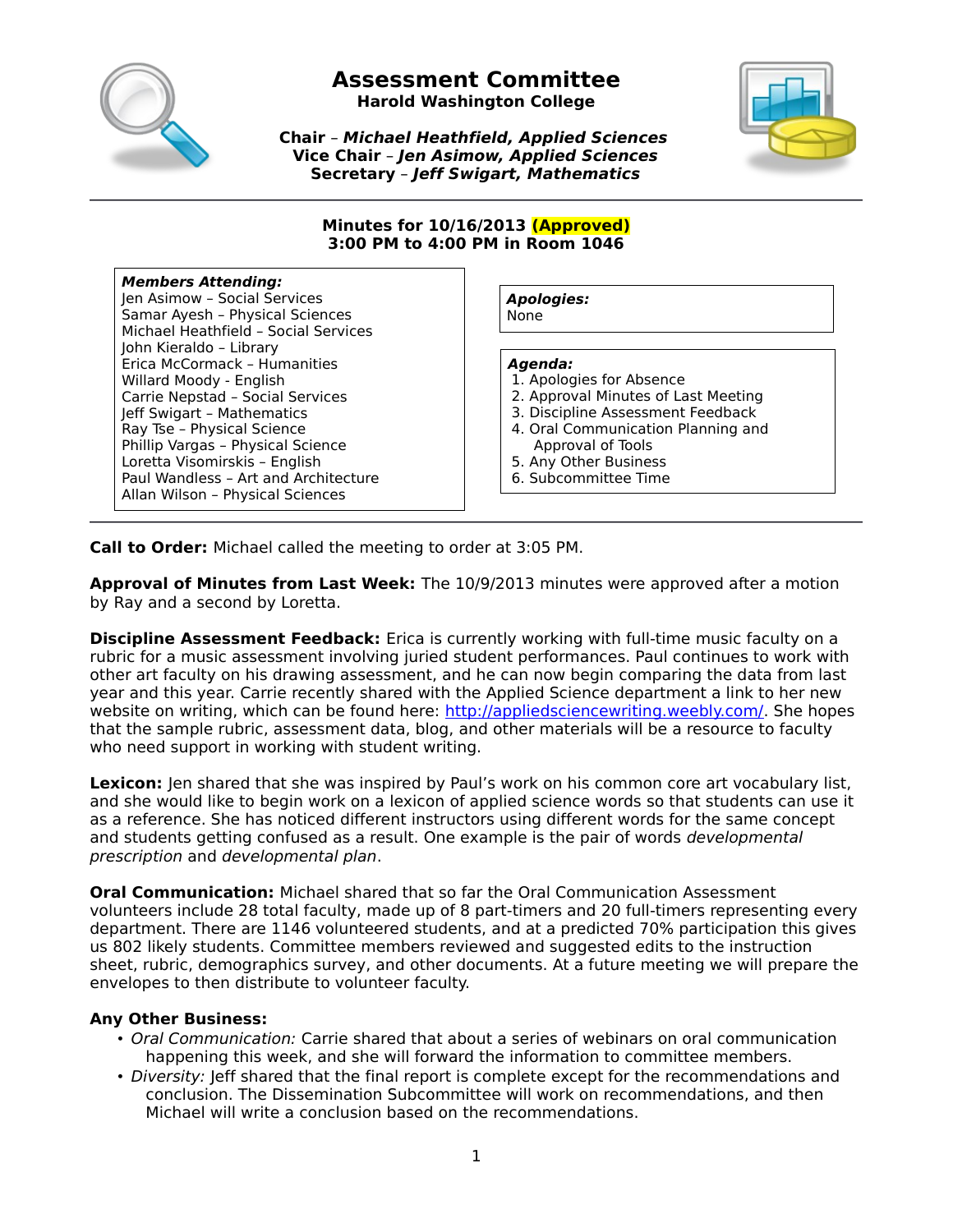- Dissemination: Jen shared her idea of recording video of various faculty and staff discussing results from the Diversity Report. These videos could then be shown on the LCD screens throughout the college.
- CCSSE: George Calisto of Research and Planning will oversee the Community College Survey of Student Engagement to be administered this spring. Jen will be the point person from our committee.

**Subcommittees:** There was no time for subcommittees this week.

**Adjournment:** Michael adjourned the meeting at 4:00 PM. These 10/16/2013 minutes were approved at the 10/23/2013 meeting after a motion by Allan and a second by Loretta.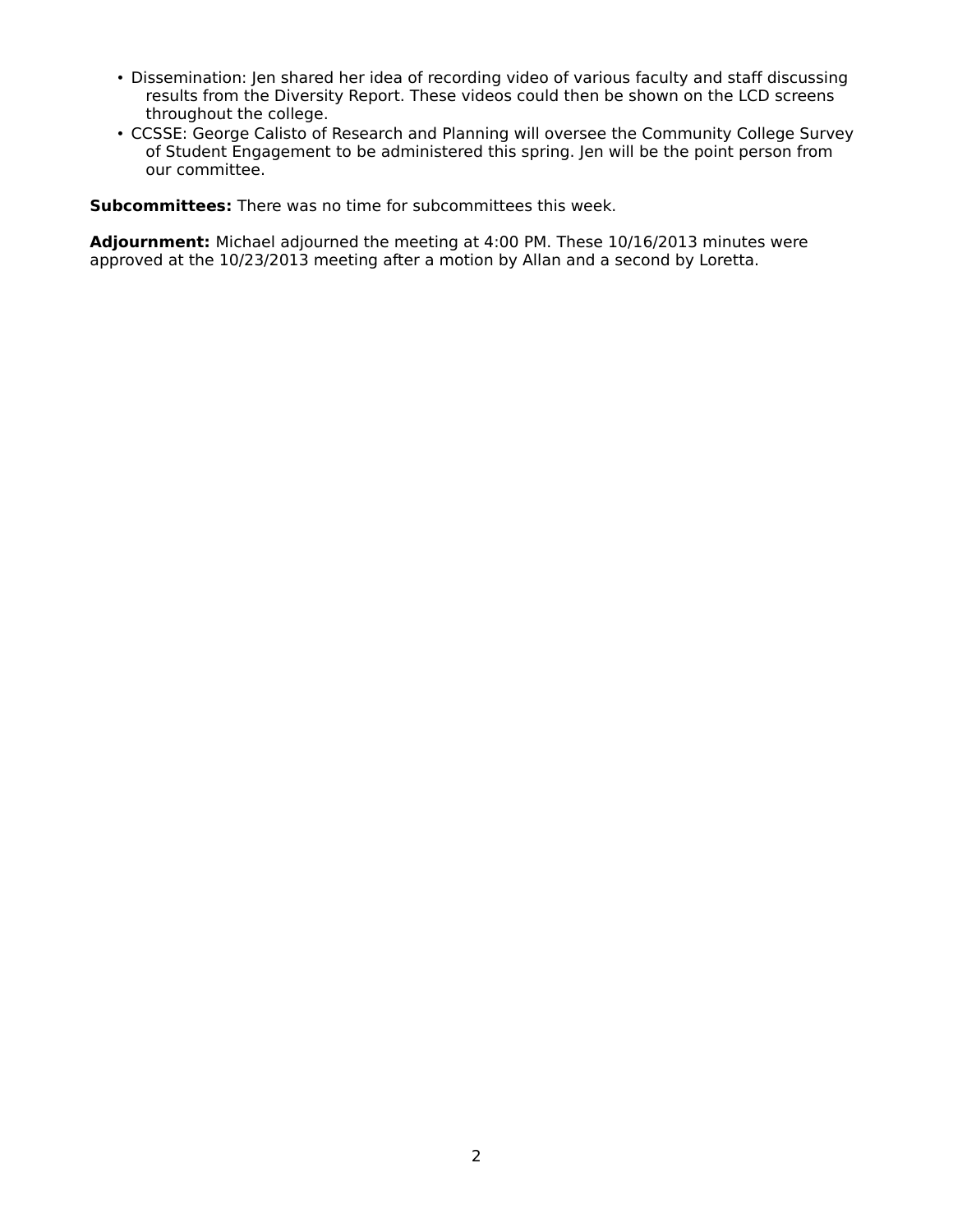

**Harold Washington College**



**Chair** – **Michael Heathfield, Applied Sciences Vice Chair** – **Jen Asimow, Applied Sciences Secretary** – **Jeff Swigart, Mathematics**

#### **Minutes for 10/23/2013 (Approved) 3:00 PM to 4:00 PM in Room 1046**

#### **Members Attending:**

Jen Asimow – Social Services Samar Ayesh – Physical Sciences Michael Heathfield – Social Services Erica McCormack – Humanities Jeff Swigart – Mathematics Ray Tse – Physical Science Loretta Visomirskis – English Matthew Williams – ELL WL Allan Wilson – Physical Sciences

#### **Apologies:**

John Kieraldo – Library Carrie Nepstad – Social Services Phillip Vargas – Physical Science Paul Wandless – Art and Architecture

#### **Agenda:**

- 1. Apologies for Absence
- 2. Approval Minutes of Last Meeting
- 3. Any Other Business
- 4. Oral Communication Packet Assembly
- 5. Subcommittee Time

**Call to Order:** Michael called the meeting to order at 3:05 PM.

**Approval of Minutes from Last Week:** The 10/16/2013 minutes were approved after a motion by Allan and a second by Loretta.

#### **Any Other Business:**

- Social Sciences: Matthew shared that he is teaching History 111 as part of a cohort also including an ESL class and a Social Sciences class. The cohort is putting extra emphasis on helping students understand the definition of anthropology since the data from the Social Sciences Assessment showed that this was a particular weakness for students.
- CCSSE: Jen continues to be in contact with George Calisto of Research and Planning about the details of the Community College Survey of Student Engagement to be administered this spring.

**Oral Communication Packet Assembly:** Committee members prepared the packets of information for faculty volunteers of the Oral Communication Assessment, which took up the remainder of the meeting.

**Subcommittees:** There was no time for subcommittees this week.

**Adjournment:** Michael adjourned the meeting at 4:10 PM. These 10/23/2013 minutes were approved at the 10/30/2013 meeting after a motion by Phillip and a second by Erica.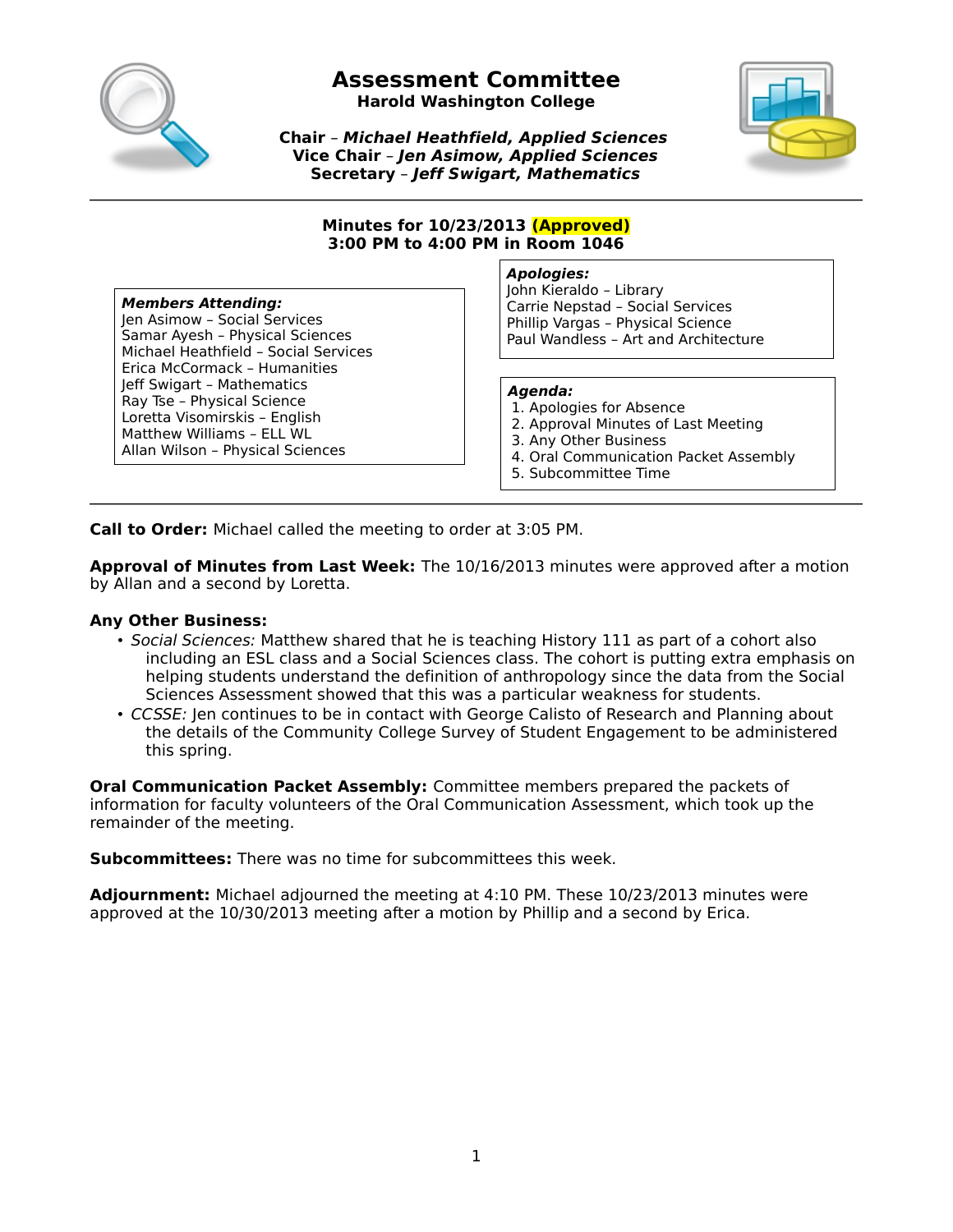

**Harold Washington College**



**Chair** – **Michael Heathfield, Applied Sciences Vice Chair** – **Jen Asimow, Applied Sciences Secretary** – **Jeff Swigart, Mathematics**

#### **Minutes for 10/30/2013 (Approved) 3:00 PM to 4:00 PM in Room 1046**

#### **Members Attending:**

Jen Asimow – Social Services Michael Heathfield – Social Services John Kieraldo – Library Erica McCormack – Humanities Jeff Swigart – Mathematics Ray Tse – Physical Science Phillip Vargas – Physical Science Loretta Visomirskis – English Paul Wandless – Art and Architecture Matthew Williams – ELL WL

#### **Apologies:**

Samar Ayesh – Physical Sciences Carrie Nepstad – Social Services Allan Wilson – Physical Sciences

#### **Agenda:**

- 1. Apologies for Absence
- 2. Approval Minutes of Last Meeting
- 3. Quick Update Oral Communication
- 4. Reviewing SLO's for Information Literacy
- 5. Any Other Business
- 6. Subcommittee Time

**Call to Order:** Michael called the meeting to order at 3:03 PM.

**Approval of Minutes from Last Week:** The 10/23/2013 minutes were approved after a motion by Phillip and a second by Erica.

**Birthday:** The committee wished Michael a happy birthday!

**Oral Communication:** Michael shared that there are now about 1300 volunteered students, and at 60% participation this gives a likely 780 students. Michael also thanked Ray and Samar for their help with the final preparation of the envelopes for faculty.

**Information Literacy:** The committee discussed potential edits of the previous student learning outcomes used in 2004, using the American Library Association standards as a resource. John, with help from Jeff, will work on a draft of SLO's to share with the committee at next week's meeting.

#### **Any Other Business:**

- Assessment Times: Jen would like submissions for the next issue of our newsletter soon. Ray and Samar will write a piece on the summer Oral Communication pilot, and Jen will write about the Human Diversity Report.
- Human Diversity: Michael will work on finalizing the report over next few weeks, after which Jen will work with the Dissemination Subcommittee to write recommendations.

**Subcommittees:** Work began at 3:45 PM and lasted until the end of the meeting.

#### • **Discipline/Unit Assessment:**

- Purpose: Planning and implementation of assessments at the discipline/unit level.
- Subcommittee Chair: Carrie
- Attendance Today: Erica, Paul
- Discussion Today: Paul discussed having run the Art 144 assessment last week. Erica discussed progress on the music rubric based on feedback from and Assessment listserve and discussions from faculty, and as a result there is a tentative agreement to use one rubric for all levels of applied music, with a sliding scale. Carrie, Erica, and Paul will meet together online later this week for more discussion.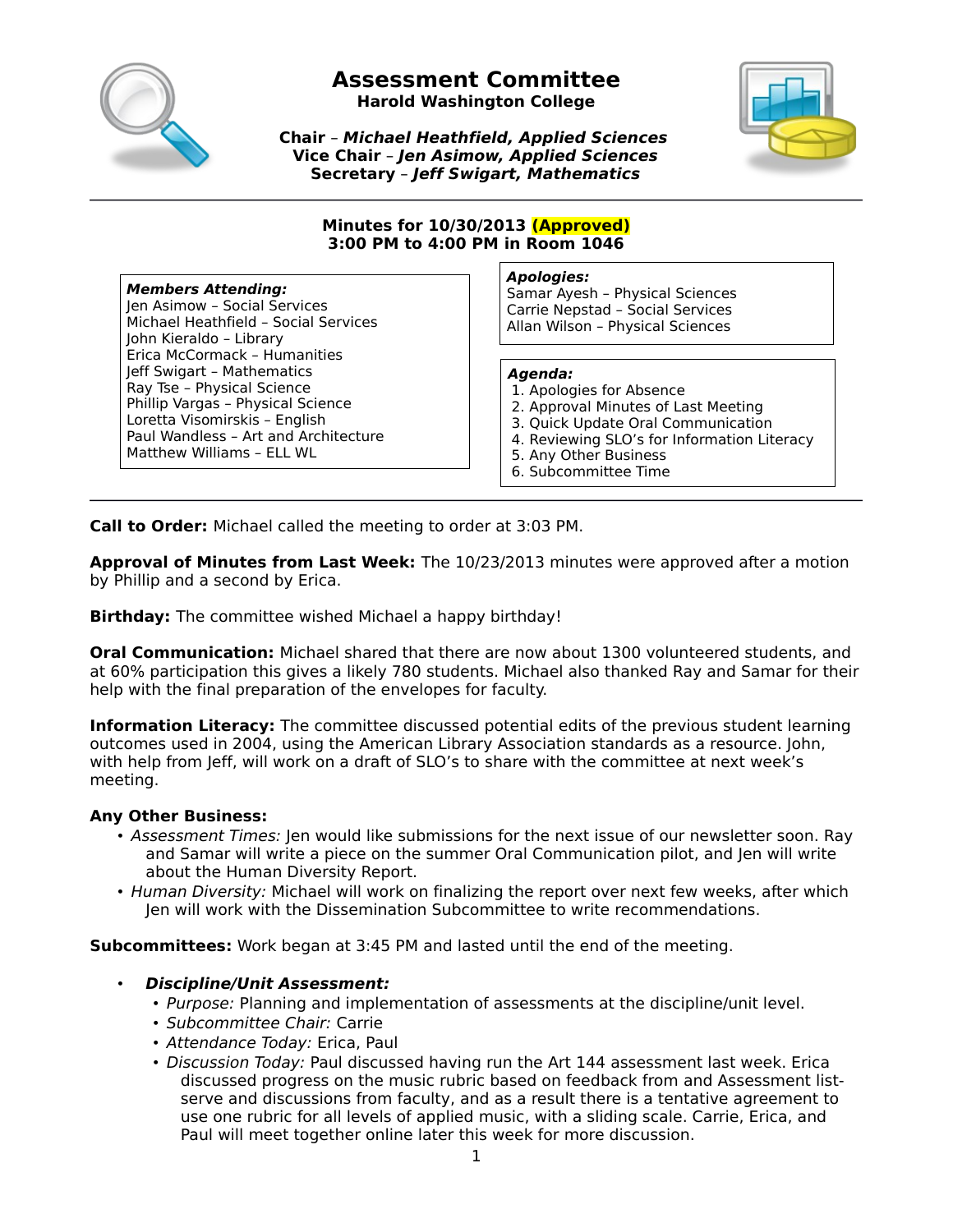#### • **Dissemination:**

- Purpose: Dissemination of Diversity Assessment 2012 Report and other committee work.
- Subcommittee Chair: Jen
- Attendance Today: Jen, Loretta, Willard
- Discussion Today: Jen has compiled the initial findings of the demographics portion of the Diversity Report into a brief report, and color copies will be ready soon.

#### • **Information Literacy:**

- Purpose: Preparation for Information Literacy Assessment 2014.
- Subcommittee Chair: Jeff
- Attendance Today: Jeff, John
- Discussion Today: Members worked on editing the outcomes and hope to have a rough draft to share with the committee by next week.

#### • **Oral Communication:**

- Purpose: Preparation for Oral Communication 2013 Assessment.
- Subcommittee Chair: Michael
- Attendance Today: Michael, Phillip, Ray
- Discussion Today: Members checked in briefly about the progress of the assessment now that the packets have been handed out.

**Adjournment:** Michael adjourned the meeting at 4:00 PM. These 10/30/2013 minutes were approved at the 11/6/2013 meeting after a motion by Loretta and a second by Paul.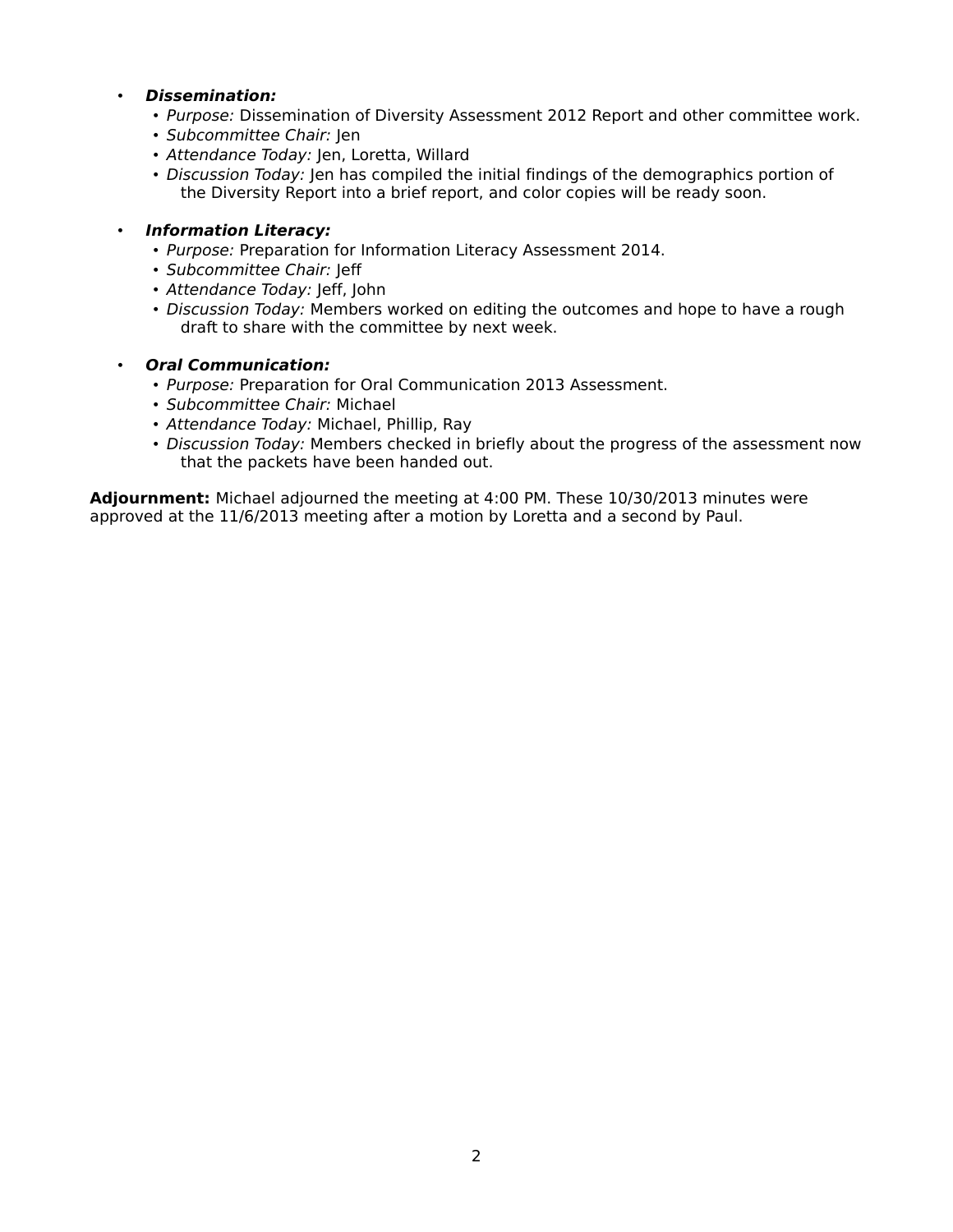

**Harold Washington College**

**Chair** – **Michael Heathfield, Applied Sciences Vice Chair** – **Jen Asimow, Applied Sciences Secretary** – **Jeff Swigart, Mathematics**



#### **Minutes for 11/6/2013 (Approved) 3:00 PM to 4:00 PM in Room 1046**

### **Members Attending:**

Jen Asimow – Social Services Michael Heathfield – Social Services John Kieraldo – Library Erica McCormack – Humanities Willard Moody – English Carrie Nepstad – Social Services Jeff Swigart – Mathematics Ray Tse – Physical Science Phillip Vargas – Physical Science Loretta Visomirskis – English Paul Wandless – Art and Architecture Matthew Williams – ELL WL Allan Wilson – Physical Sciences

**Apologies:**

Samar Ayesh – Physical Sciences Rosie Banks – Office of Instruction

#### **Agenda:**

- 1. Apologies for Absence
- 2. Approval of Minutes of Last Meeting
- 3. Subcommittee Updates
- 4. Information Literacy SLO's
- 5. Any Other Business
- 6. Subcommittee Time

**Call to Order:** Michael called the meeting to order at 3:03 PM.

**Approval of Minutes of Last Meeting:** The 10/30/2013 minutes were approved after a motion by Loretta and a second by Paul.

# **Subcommittee Updates:**

- Oral Communication: Michael shared that everything seems to be running smoothly and on schedule.
- Discipline/Unit Assessment: Erica shared that she has been meeting every other week with the music faculty to continue work on the rubric for the music assessment. This rubric will likely use a sliding scale and would then be flexible across many levels of applied music classes. Paul shared that he has finished the Art 103 assessment and is now working on the Art 131 and Art 144 assessments. Committee members discussed how to best disseminate results from departmental assessment and agreed that periodic dissemination is important in order to show progress of the work. Jen shared that we should invite Jonathan Kaiser, the district administrator over assessment, to one of our meetings. Carrie shared about the rubric on the Applied Science writing website and how discussions with other faculty reveal awareness of what can be gained from using it.
- Dissemination: Jen reminded committee members to submit their Assessment Times articles to her as soon as possible. She also passed out color copies of the first round of Human Diversity results to put in faculty mailboxes.
- Human Diversity: Michael shared that he will work on finalizing the report this week and will have a draft by next week.

**Information Literacy SLO's:** John shared the draft of student learning outcomes he had written earlier in the week. Committee members discussed improvements and made some edits. The committee then approved the updated SLO's, as shown here.

The student will be able to…

- 1. Determine the nature of the information needed in a given context.
- 2. Identify available resources of different types (e.g., books, journal articles) and formats (e.g., print, electronic).
- 3. Access and navigate information resources and services effectively.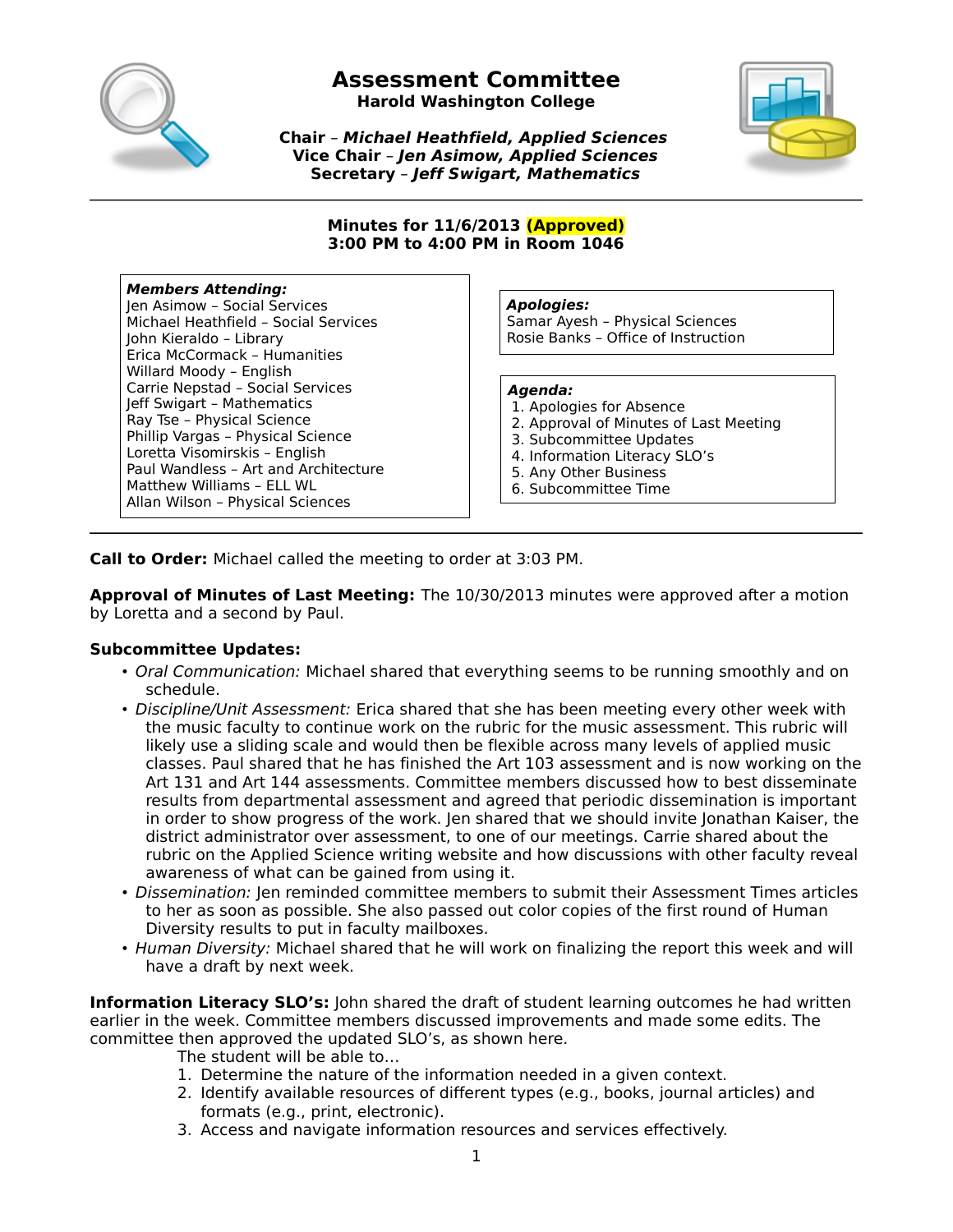- 4. Evaluate sources of information based on appropriate criteria.
- 5. Organize new information efficiently and integrate it with other information or material.
- 6. Distinguish between ethical and unethical uses of information (e.g., source attribution, intellectual property).

### **Any Other Business:**

• Japanese Delegation: On Tuesday of next week, a delegation of higher education administrators and faculty from Japan will come to visit HWC and discuss assessment. They chose to come here after hearing about the CHEA award. Michael will have two-hour time window with them, which among other things will include a presentation on HWC's assessment culture and learning.

**Subcommittees:** Work began at 3:45 PM and lasted until the end of the meeting.

- **Discipline/Unit Assessment:**
	- Purpose: Planning and implementation of assessments at the discipline/unit level.
	- Subcommittee Chair: Carrie
	- Attendance Today: Carrie, Erica, Paul
	- Discussion Today: Paul discussed recent data collection and changes to his rubric, Erica described changes to her timeline, and Carrie shared about her recent meeting with the Applied Science Department.
- **Dissemination:**
	- Purpose: Dissemination of Diversity Assessment 2012 Report and other committee work.
	- Subcommittee Chair: Jen
	- Attendance Today: Allan, Jen, Loretta, Willard
	- Discussion Today: Members edited the Human Diversity article for the Assessment Times.

# • **Information Literacy:**

- Purpose: Preparation for Information Literacy Assessment 2014.
- Subcommittee Chair: Jeff
- Attendance Today: Jeff, John
- Discussion Today: Members looked at a free tool by NILRC (Network of Illinois Learning Resources in Community Colleges), and next week they will begin mapping it to our newly approved outcomes.

# • **Oral Communication:**

- Purpose: Preparation for Oral Communication 2013 Assessment.
- Subcommittee Chair: Michael
- Attendance Today: Michael, Phillip, Ray
- Discussion Today: Michael will send a reminder to all faculty volunteers next week in order to try to keep them "in the game".

**Adjournment:** Michael adjourned the meeting at 4:00 PM. These 11/6/2013 minutes were approved at the 11/13/2013 meeting after a motion by Jen and a second by Loretta.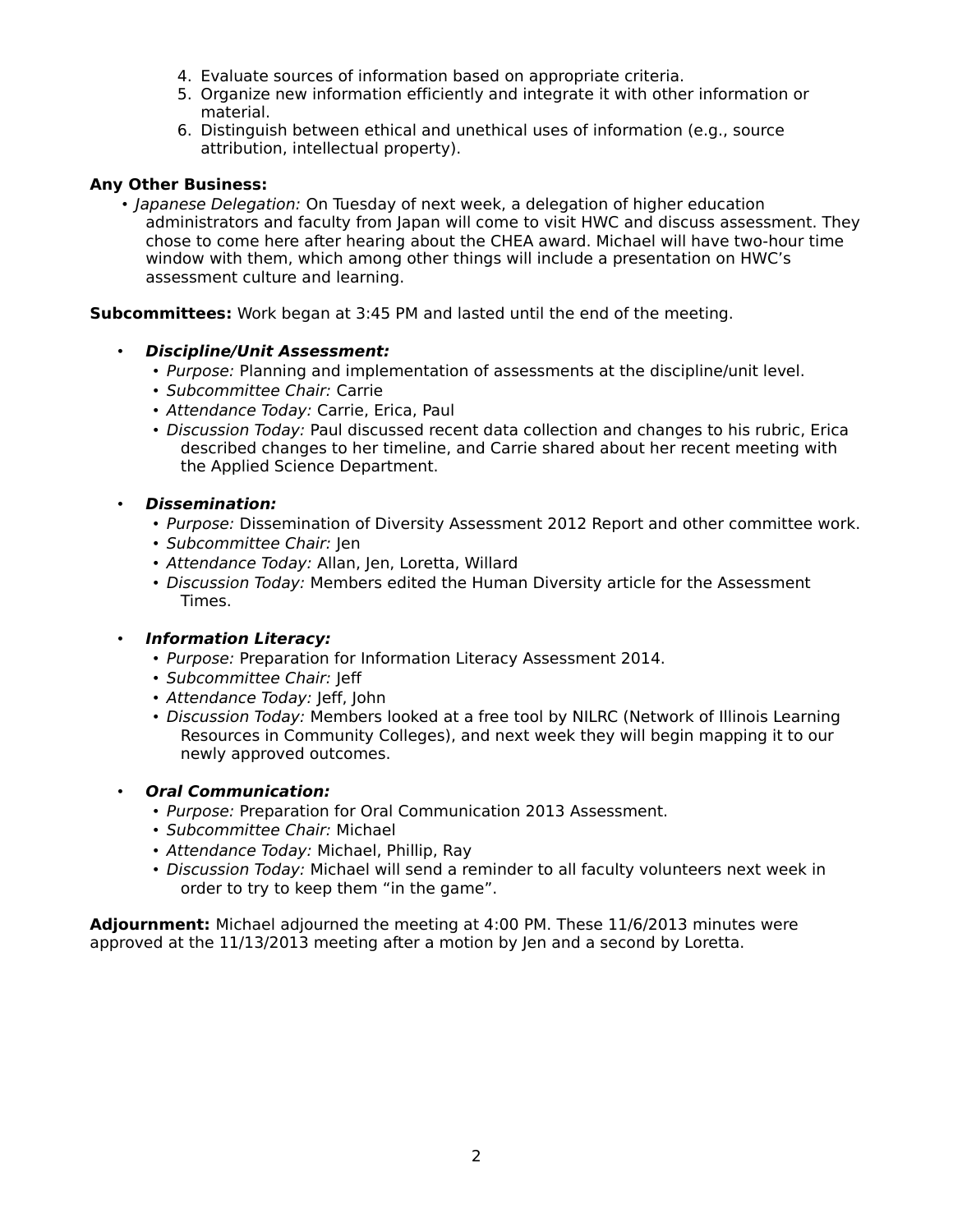

**Harold Washington College**

**Chair** – **Michael Heathfield, Applied Sciences Vice Chair** – **Jen Asimow, Applied Sciences Secretary** – **Jeff Swigart, Mathematics**



#### **Minutes for 11/13/2013 (Approved) 3:00 PM to 4:00 PM in Room 1046**

#### **Members Attending:** Jen Asimow – Social Services

Michael Heathfield – Social Services John Kieraldo – Library Erica McCormack – Humanities Carrie Nepstad – Social Services Jeff Swigart – Mathematics Ray Tse – Physical Science Phillip Vargas – Physical Science Loretta Visomirskis – English Paul Wandless – Art and Architecture Matthew Williams – ELL WL Allan Wilson – Physical Sciences

**Apologies:** None

## **Agenda:**

- 1. Apologies for Absence
- 2. Approval of Minutes of Last Meeting
- 3. Reapproval of Completely Finalized Information Literacy Outcomes
- 4. District Assessment Meeting Feedback
- 5. Draft Approval of Assessment Times
- 6. Any Other Business
- 7. Subcommittee Time

**Call to Order:** Michael called the meeting to order at 3:04 PM.

**Approval of Minutes of Last Meeting:** The 11/6/2013 minutes were approved after a motion by Jen and a second by Loretta.

**Reapproval of Completely Finalized Information Literacy Outcomes:** After approving the information literacy outcomes last week, Jen and Erica discussed that outcome number four may be too abstract. The original text of this outcome is as follows: "Evaluate sources of information based on appropriate criteria." Committee members then discussed improvements and finally settled on the following: "Evaluate sources of information based on standard criteria (e.g., accuracy, authority, reliability, and relevance)". The committee approved this change unanimously.

**District Assessment Meeting Feedback:** Michael shared an overview of Friday's district-wide assessment meeting. New focus will be placed on broadening program level assessment. For example, wherever an award is given, such as a certificate or degree, we must specify the student learning outcomes constituting that award. Since program level assessment is becoming so important for reaccreditation, implementation will begin as soon in Fall 2014. For HWC specifically, this will likely involve support for department liaisons for a greater number of departments. Another topic of discussion involved the periodic audits by the ICCB (Illinois Community College Board). For schools that do not show good progress on assessment, the ICCB may impose its own schedule for assessing general education. Otherwise schools may follow their own schedule of assessment.

**Draft Approval of Assessment Times:** John passed out a draft of the latest issue of the Assessment Times, and Jen asked for suggested edits. The committee will approve the final draft next week, and then Jen will distribute it via email.

#### **Any Other Business:**

• Japanese Delegation: A Japanese higher education delegation of two faculty members and two administrators visited HWC on Tuesday in order to ask questions about assessment.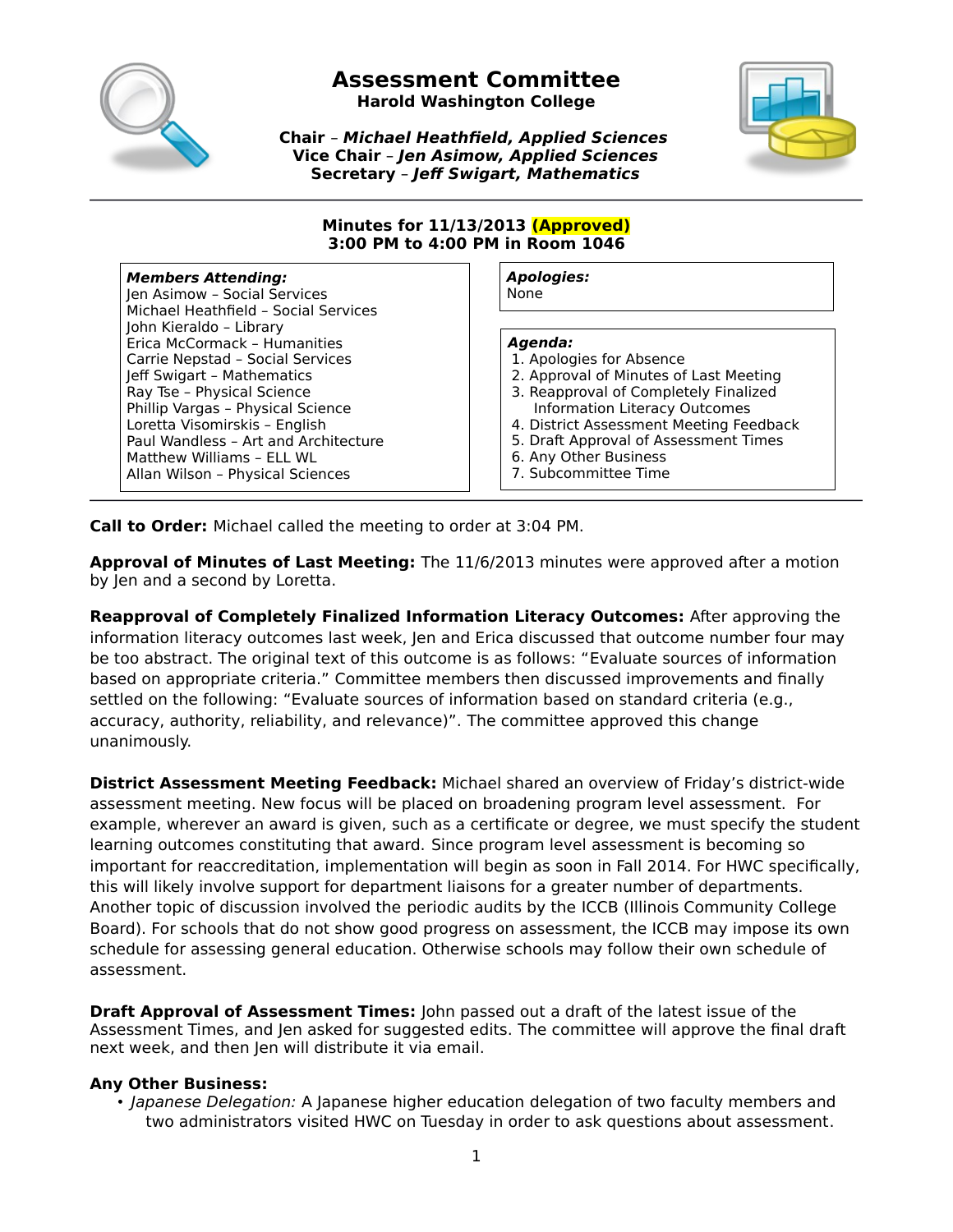Jen and Michael gave a presentation on various aspects of our committee's work, President Don Laackman followed with some broad comments about supporting faculty, and Dean Armen Sarrafian helped to host. HWC offered the delegation various gifts and assessment materials.

- Visit from Administration Next Week: Dean Armen Sarrafian and VP Margie Martyn will attend next week's meeting to discuss program level assessment.
- Social Sciences Assessment: Matthew shared that he would like to use some of the results from the Social Sciences Assessment of 2011 in a presentation he is preparing for a conference for ELL (English Language Learners) conference. The committee happily approved of this request.
- Oral Communication: Michael shared that the first packet of Oral Communication surveys was turned in by Amy Rosenquist. He will send a reminder this week to the other faculty volunteers.

**Subcommittees:** Work began at 3:35 PM and lasted until the end of the meeting.

- **Discipline/Unit Assessment:**
	- Purpose: Planning and implementation of assessments at the discipline/unit level.
	- Subcommittee Chair: Carrie
	- Attendance Today: Carrie, Erica, Paul
	- Discussion Today: Paul discussed the scoring of the Art 144 assessment and the beginning stages of the Art 131 assessment. Erica met with her group of music faculty, and they revised their rubric. They will next make sure that it aligns with their student learning outcomes. Carrie sent her rubric to the Applied Sciences Department for them to look at.

#### • **Dissemination:**

- Purpose: Dissemination of Diversity Assessment 2012 Report and other committee work.
- Subcommittee Chair: Jen
- Attendance Today: Allan, Jen, Loretta, Willard
- Discussion Today: Members edited the latest issue of the Assessment Times.

#### • **Information Literacy:**

- Purpose: Preparation for Information Literacy Assessment 2014.
- Subcommittee Chair: Jeff
- Attendance Today: Jeff, John
- Discussion Today: Members began analyzing the free tool from the NILRC (Network of Illinois Learning Resources in Community Colleges) to align it with our committee's recently approved student learning outcomes. This tool, or a modified version of it, could potentially be the one we use in Fall 2014.

#### • **Oral Communication:**

- Purpose: Preparation for Oral Communication 2013 Assessment.
- Subcommittee Chair: Michael
- Attendance Today: Michael, Phillip, Ray
- Discussion Today: Members discussed progress on data gathering. Michael will start bringing completed survey packets to each committee meeting to give to Phillip for processing.

**Adjournment:** Michael adjourned the meeting at 4:00 PM. These 11/13/2013 minutes were approved at the 11/20/2013 meeting after a motion by Loretta and a second by Allan.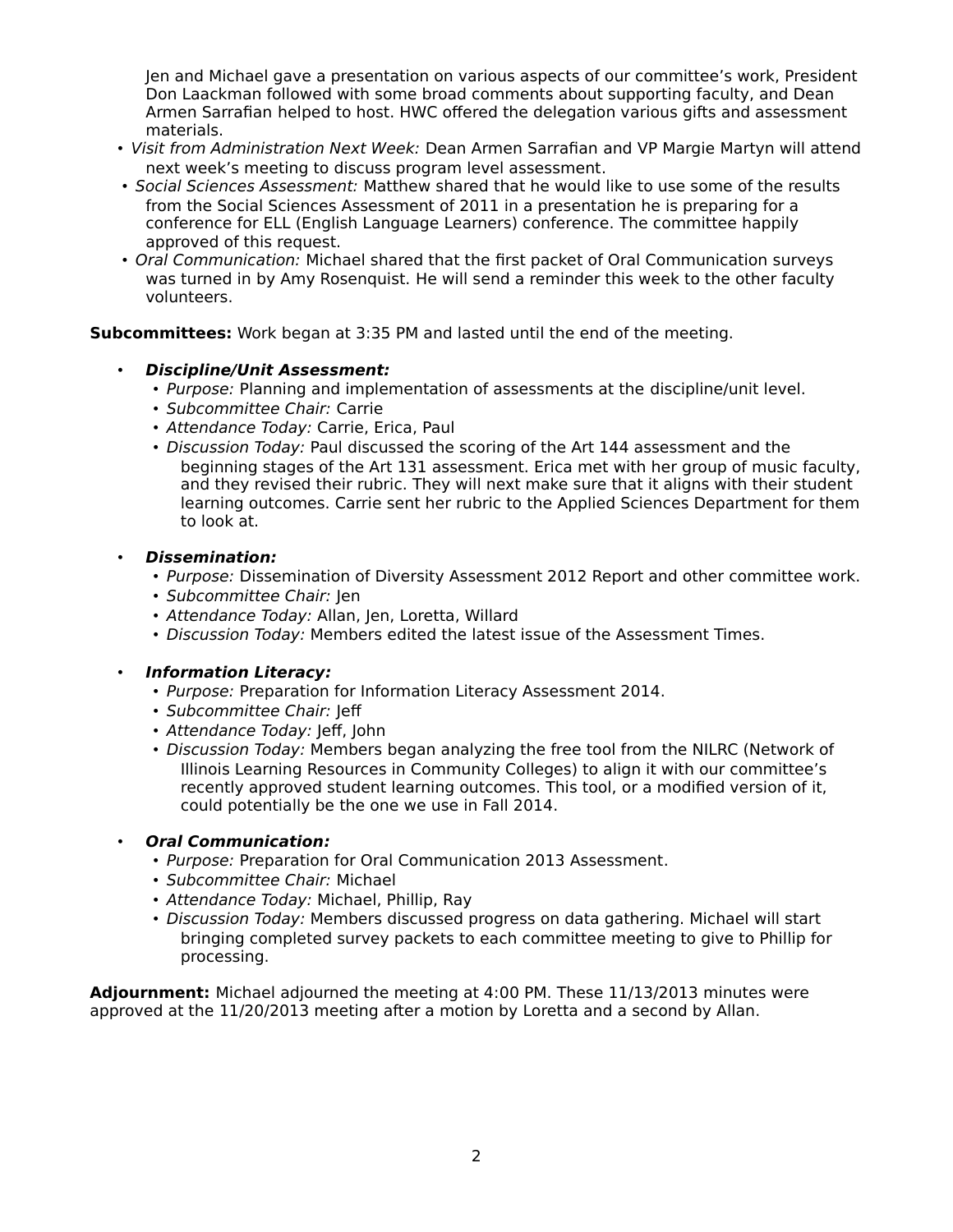

**Harold Washington College**

**Chair** – **Michael Heathfield, Applied Sciences Vice Chair** – **Jen Asimow, Applied Sciences Secretary** – **Jeff Swigart, Mathematics**



#### **Minutes for 11/20/2013 (Approved) 3:00 PM to 4:00 PM in Room 1046**

Jen Asimow – Social Services Michael Heathfield – Social Services John Kieraldo – Library Erica McCormack – Humanities Carrie Nepstad – Social Services Jeff Swigart – Mathematics Ray Tse – Physical Science Phillip Vargas – Physical Science Loretta Visomirskis – English Paul Wandless – Art and Architecture Allan Wilson – Physical Sciences

#### **Apologies:**

**Members Attending:** National Samar Ayesh – Physical Sciences

#### **Agenda:**

- 1. Apologies for Absence
- 2. Approval of Minutes of Last Meeting
- 3. Schedule of Meetings Through End of Semester
- 4. Final Approval of Assessment Times Fall Edition
- 5. Teaser Taster of Full Human Diversity Recommendations
- 6. Any Other Business
- 7. Subcommittee Time

**Call to Order:** Michael called the meeting to order at 3:03 PM.

**Approval of Minutes of Last Meeting:** The 11/13/2013 minutes were approved after a motion by Loretta and a second by Allan.

**Schedule of Meetings Through the End of Semester:** We will have no meeting next week. Our last meeting will be on Wednesday, December  $4<sup>th</sup>$ , during which Dean Armen Sarrafian and VP Margie Martyn will visit to discuss program-level assessment.

**Final Approval of Assessment Times Fall Edition:** Jen passed out the final draft of this semester's issue of our newsletter, recently completed by John. Jen thanked Erica for her continued dedication to carefully reading and editing all committee documents. The committee approved the final version for dissemination.

**Teaser Taster of Full Human Diversity Recommendations:** Michael shared the almost completed version of the Human Diversity Report. One key finding is that students feel lower discrimination after attending HWC compared to before. One recommendation is to make sure that students, faculty, and staff fully realize and celebrate the diversity at HWC. We must now start thinking of creative ways to disseminate, and Nikole Muzzy, our public relations coordinator, is very interested in helping with this.

# **Any Other Business:**

- Japanese Delegation Letter: Michael received an email from a member of the Japanese delegation that recently visited HWC, thanking him for the college's hospitality.
- Assessment Fair Presentation: Carrie, Erica, and Paul found out that their proposal to present at the 18th Annual Assessment Fair for Illinois Community Colleges was accepted. The fair is on Friday, February 21st, 2014, at Moraine Valley Community College.
- Assessment Times for Students: Jen shared the student version of the newsletter, and the committee approved it.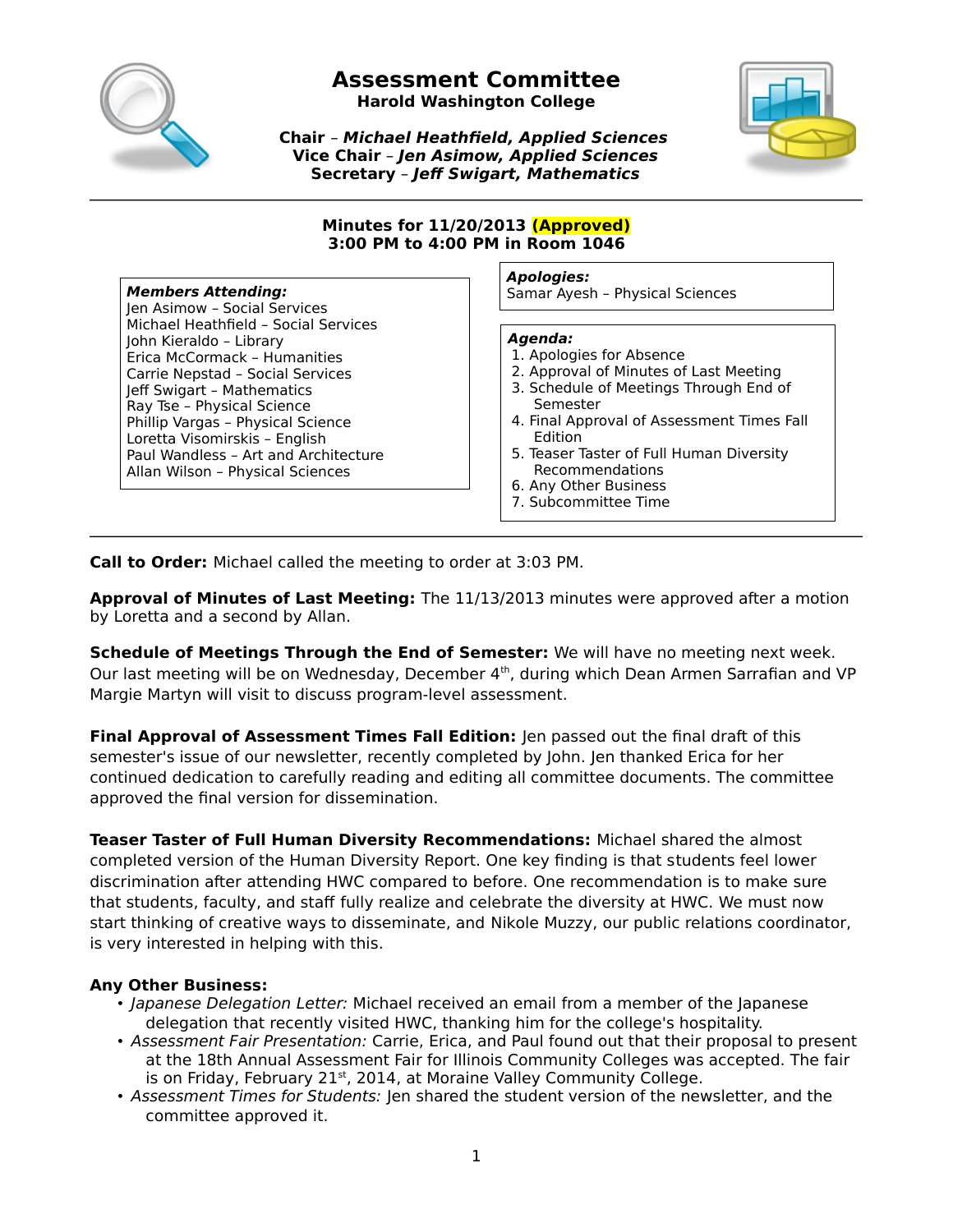• Ceramic Arts Presentation: Paul's proposal to present at annual conference for NCECA (National Council on Education for the Ceramic Arts) was accepted. This will take place in Milwaukee on March 19<sup>th</sup> to 22<sup>nd</sup>, 2014, with an estimated attendance of 4500 to 5000. He will be presenting on various aspects of teaching 2D and 3D design courses, including syllabi, project ideas, assessment tools and strategies, project materials, textbooks, content strategies and overall Art Foundation philosophies.

#### **Subcommittees:** Work began at 3:35 PM and lasted until the end of the meeting.

### • **Discipline/Unit Assessment:**

- Purpose: Planning and implementation of assessments at the discipline/unit level.
- Subcommittee Chair: Carrie
- Attendance Today: Carrie, Erica, Paul
- Discussion Today: Carrie is currently collecting data, Erica is meeting with her group tomorrow, and Paul has recently collected data using his revised tool.
- **Dissemination:**
	- Purpose: Dissemination of Diversity Assessment 2012 Report and other committee work.
	- Subcommittee Chair: Jen
	- Attendance Today: Allan, Jen, Loretta
	- Discussion Today: Members edited the Assessment Times Student Version.

#### • **Information Literacy:**

- Purpose: Preparation for Information Literacy Assessment 2014.
- Subcommittee Chair: Jeff
- Attendance Today: Jeff, John
- Discussion Today: Members continued to look at the Information Literacy Assessment created by the NILRC (Network of Illinois Learning Resources in Community Colleges) as a potential assessment for the committee to use in 2014.

# • **Oral Communication:**

- Purpose: Preparation for Oral Communication 2013 Assessment.
- Subcommittee Chair: Michael
- Attendance Today: Michael, Phillip, Ray
- Discussion Today: Phillip will work on the executive summary for the Human Diversity Report. Michael will send an email reminder to faculty volunteers of the Oral Communication Assessment. Michael will also follow up with district about Human Diversity data from other colleges.

**Adjournment:** Michael adjourned the meeting at 4:00 PM. These 11/20/2013 minutes were approved at the 12/4/2013 meeting after a motion by Loretta and a second by Ray.